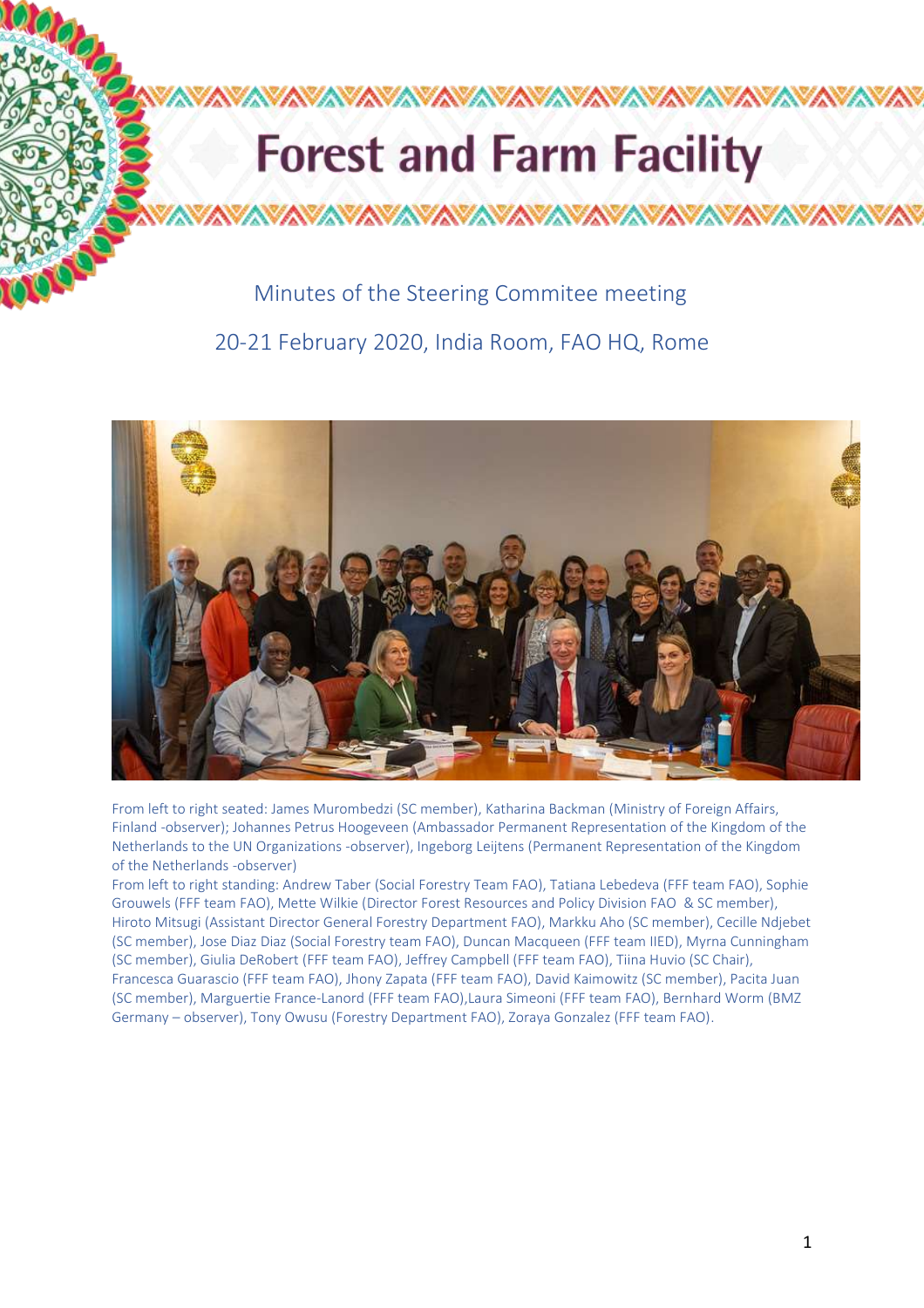## Welcome and Opening Remarks

Mr. Hiroto Mitsugi (ADG – FAO Forestry Department) opened the meeting by emphasizing the linkages with biodiversity and the Forest and Farm Facility (FFF). "Since agriculture is a main driver for deforestation and loss of biodiversity, we need good models for future on how the farmers can sustain livelihoods and ecosystem services with agriculture.", he said.

## Discussion of minutes from last meeting and proposed Agenda

Tiina, as SC Chair then began the business meeting. Jeff was asked to read the action points included in the minutes of the previous meeting from March 24 2019. The minutes were approved, and the Steering Committee (SC) members went through the recommendations given. It was decided that those would be analysed during the report session.

| <b>Recommendations from</b><br>the previous SC meeting<br>2019 | <b>Conclusions of SC members 2020</b>                                                                                                                                                          |
|----------------------------------------------------------------|------------------------------------------------------------------------------------------------------------------------------------------------------------------------------------------------|
| <b>Results</b>                                                 | The reporting has become more focused, is divided by outcome<br>and has more figures and different graphics. Further work to<br>differentiate the results at different levels was recommended. |
| Outcome 2                                                      | The report underlines well the work on markets.                                                                                                                                                |
| Gender                                                         | There is a separate part on gender that was appreciated.                                                                                                                                       |
| Indigenous peoples                                             | There is still need to give more attention to the indigenous<br>peoples. This recommendation remains.                                                                                          |
| Giving voice                                                   | FFF has given voice to many local FFPOs which has led to policy<br>changes.                                                                                                                    |
| AgriCord                                                       | FFF has improved the work with AgriCord and is now preparing<br>a publication on climate resilience and FFPOs.                                                                                 |

Table below shows how the recommendations from the previous minutes were covered.

## Summary report on outcomes and impacts from 2019

The agenda point on the highlights reports 2019 started with the presentation by the FFF management team. The SC appreciated the quality, visibility and improved focus of the 2019 reports (see the [Highlights report 2019](http://www.fao.org/forestry/49298-0cf77703ecd7441436cedd645c148a0d7.pdf) on the FFF website, and the detailed 2019 Annual report sent by email). They were easy to read and visualized well the achievements. The shorter [Highlights report](http://www.fao.org/forestry/49298-0cf77703ecd7441436cedd645c148a0d7.pdf) 2019 made it easy to capture the key issues rapidly.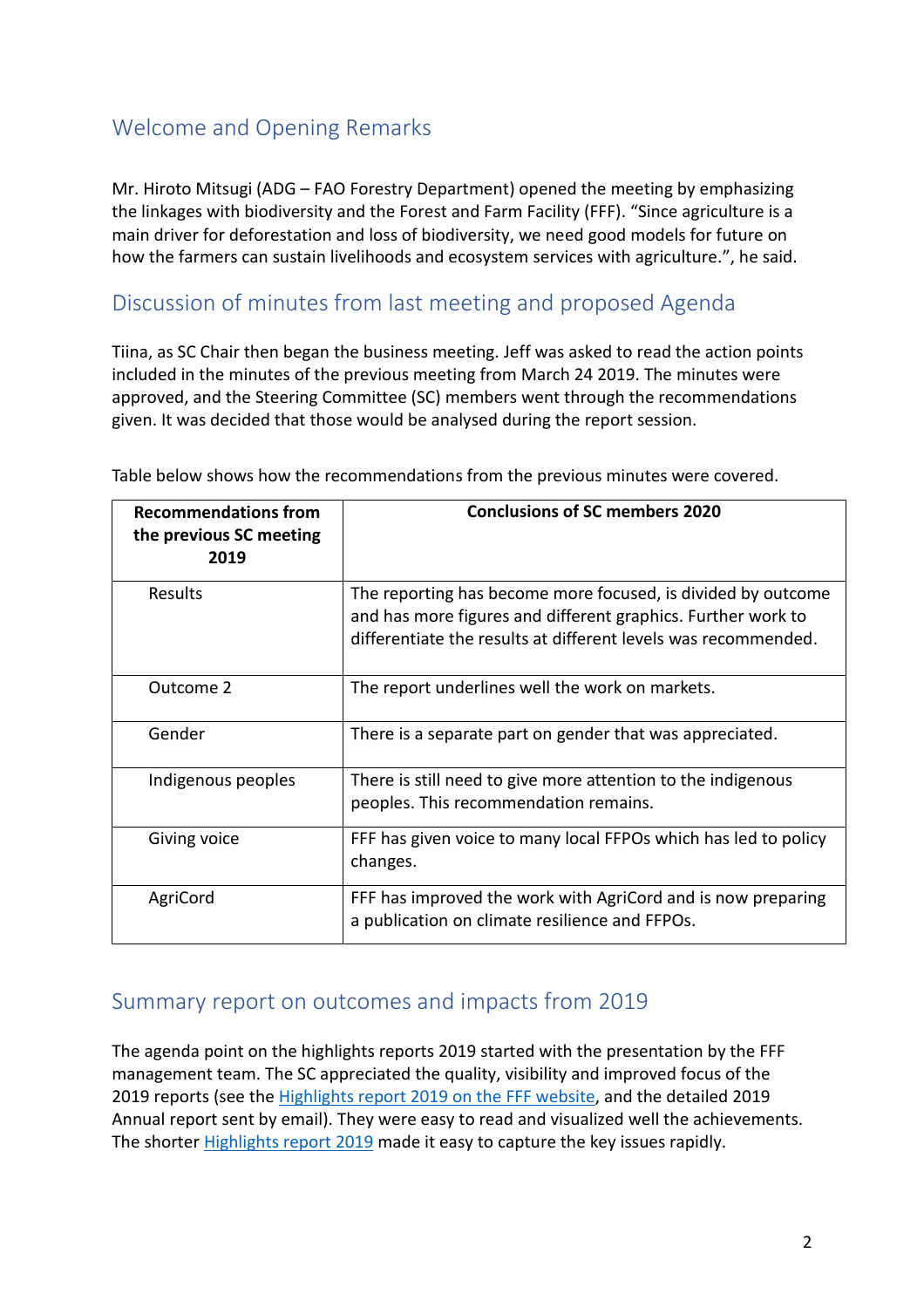## Questions from SC members on 2019 annual report

**Markku:** How would you interpret these reports? Are the main outcomes in line with what was expected towards the end of 2018? What was the extent of the achievements towards the expected results? In Nepal after the federal reform the Forest and Farm Producer Organizations (FFPOs) were more at risks because of the new taxation reform. How can FFF and FAO work together with government to resolve this issue as soon as possible and what can be learnt from the process? In addition, in Kenya the total ban of the charcoal rate produced a result ( a negative one) and affected the work of FFF and the work of the partners pn the ground.

Overall, what are the risks in policy faced in Phase I and what is the general lesson that we learnt from these?

**James:** How are we dealing with climate, policy and institutional risks? For instance the major risk is that the habitat is rapidly changing and might impact the products and agronomic landscape (cashews). For example, in Ethiopia, farmers are cutting coffee plantation and replacing them with charcol production because it is more profitable and resistant to climate change – this carries its own risks. Will we be working to track quantitative results in terms of carbon sequestration?

**David:** FFF outcome 4 on cultural and social services is vague. It is not clear how it is linked to the main objective and what is the logic behind that.

The results and achievements mix information of very different levels. The mixture of results makes the bigger look small.

What is the programme approach/philosophy to training?

One objective of the programme is strengthening institutions but it is not clearly mentioned in any of the FFF objectives. There are several levels of consolidation. What is the FFF approach to that?

## Answers from FFF on 2019 annual report

**Jeff:** The questions reflect the complexity of FFF, which is country driven. The objective and achievements levels depend on the specific context. Some of the indicators are more micro and some more macro. By lumping them together we get a varied picture. Any suggestion on how to tweak the reporting to increase clarity and separate different categories of indicators are welcome. In creating the indicators we started by identifying our targets. The challenges and risks in 2019 also influenced the results:

- In Zambia, the seedlings bought did not survive droughts.
- In Bolivia, the civil society faced serious political issues after the fires.
- In Nepal, the redrawing of the boundaries process caused a triple taxation for forest and farm producer organizations (FFPOs)

Stronger FFPOS was originally a stand-alone Outcome in the early planning stages but this was merged with Outcome 1 which now has dual objectives: strong organizations which effectively engage with policy process to produce more enabling policy. Institution strengthening is therefore embedded in this Outcome to show why the stronger institutions are necessary.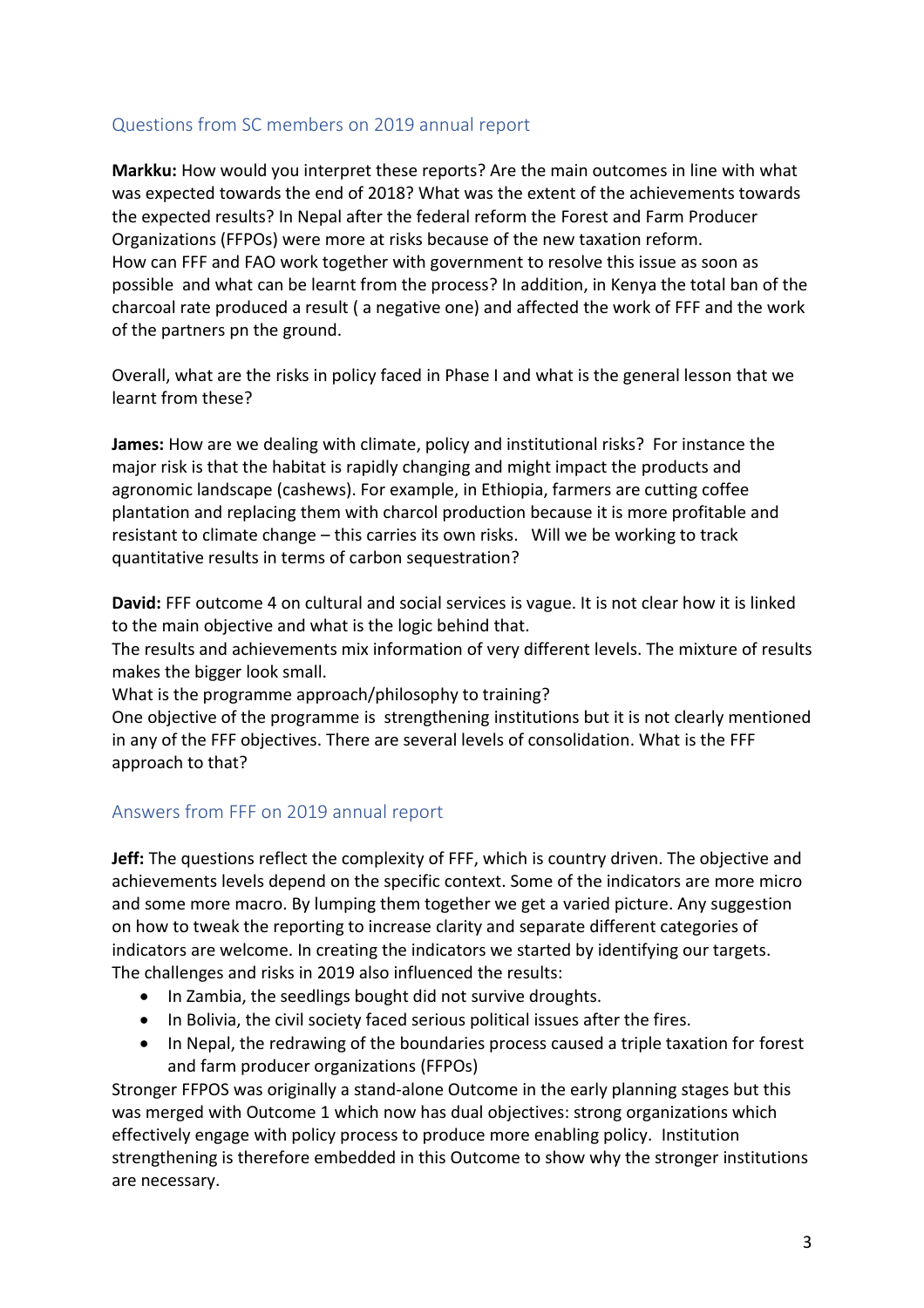**Duncan:** Knowledge survey conducted in 2019 showed that we need more knowledge on pest and disease, and climate change related challenges.

**Sophie :** In Ghana, the FFPOs are conscious about the challenges coming with climate change. Indeed, diversification strategies are a priority in Ghana. For example, the exchange with other countries are a source of inspiration to adapt existing models at the level of the organizations.

In Nepal, platforms at a number of levels have been convened or are being used to discuss policy change and in particular the triple taxation.

In Kenya, the Letters of Agreement (LoAs) already signed with the FFPOs were pending because of the charcoal ban.

**Duncan:** FFF Outcome 4 focuses on how FFPOs reach out to their members and include marginalized groups.

FFF approach to training is based on inspiration (through exchange visits), iteration (wide range of trainings) and interaction. Through exchanges, capacity developent, and trainings, FFF strengthens the FFPOs. The approach links with and builds on available resources and knowledge. Themes of the training are : why form an organization, market analysis, risk management, business climate resilience. The business package is usually complemented with the tools existing at country level.

**Sophie:** Firstly we evaluate the needs of training in the countries and what is available.

**Marguerite**: FFF website will give higher visibility to the trainings package available and the approach.

#### Discussion on 2019 annual report

**JP Hoogeveen**: Positive on the report. Is FFF making any impact? This information is key not only for the donors but for everybody else involved. What is the change on the ground beside the FFF facilitation and support? Impact is needed also to attract more funding. How FFF is working with IFAD? Especially in order to access their loans in countries. The same applies for the World Bank.

How do we intervene in reference to sustainable resource management (deforestation)? How can FFF participate in other major initiatives, such as UNDP and Rabobank. We risk that FFF has impact on the ground (country) but not at a larger scale. This challenge applies to FAO as an organization.

The Dutch Government is aiming at funding FFF if it will make a difference in terms of impact and numbers and especially want to see change at policy level.

Why is FAO's Biodiversity Framework not talking about trees/forests? We need to see more numbers on more trees and less deforestation. In reforestation: Google and Shell are willing to invest and we need that funding.

**Jeff:** FFF is focused on leveraging as much as possible other programmes and ongoing within countries, and developing new mechanisms to attract and channel investment. The collaboration with the Forests, Farmers and Agriculture-Sustainable Together (FFAST)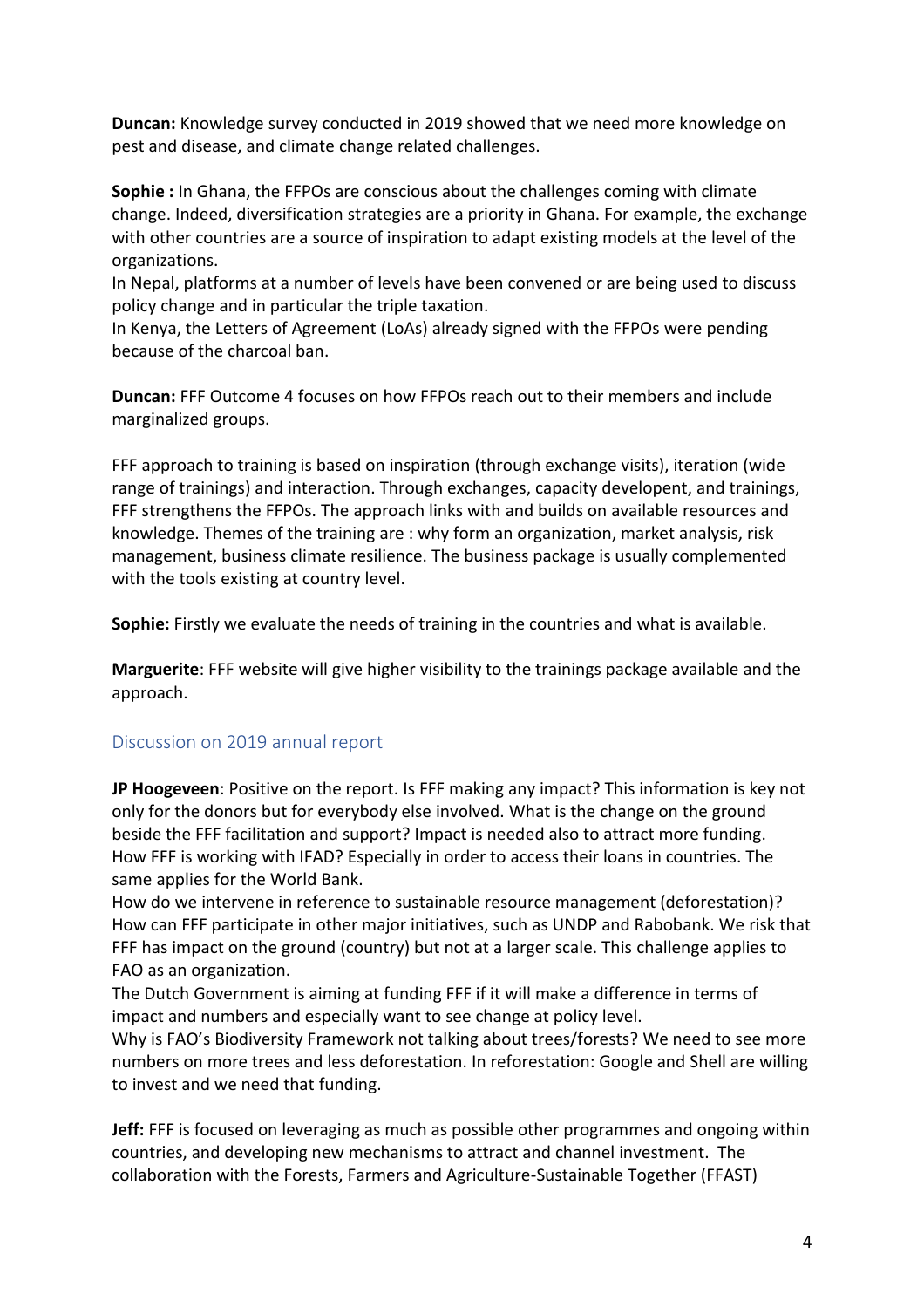Alliance for Action with many Dutch partners is seeking to demonstrate how such investments can actually have demonstrable impacts at significant landscape scale – beginning in countries like Ghana, Kenya and Zambia. Currently, FFF does not have an indicator on carbon sequestration but on how FFF is linking FFPOS to programmes that are working on carbon sequestration and on hectares of forest and farm which are more climate resilient. Our farmer led tree and product inventory work is just beginning to help us to track carbon sequestration.

FFF has tried for several years to link with IFAD at national and global levels – we are playing an active role in the Decade on Family Farming and our FFPO partners have been vocal in speaking out on the importance of Forestry at the IFAD Farmers Forum – this is new and exciting and was missing from IFAD's work with farmer organizations. We continue to seek ways to interface with other large funding programmes and welcome suggestions. A majority of FFF partners are farmers and we see that they are integrating trees into their farms.

**Mette:** Next week at the second meeting of the Open-ended Working Group on the Post-2020 Global Biodiversity Framework, FFF will have a booth together with the Forestry Department on "Biodiversity for Food Diversity" in FAO HQ Atrium.

**Myrna**: Climate resilient practices are identified and documented in countries. It will be important to ensure that alternative approaches are included, for example, biocultural enterprise models are important for indigenous peoples.

**Duncan**: It will be explained how cases studies have been collected on topics such as bio cultural trade and how the geographical branding and denomination of origin, often complementing Indigenous Peoples traditional territorial management systems could help businesses.

**Cecile:** Gender mainstreaming is getting progressively into practice. We see more synergies between forest and agriculture through a bunch of products in value chain. Seedling is very important. FFF Phase II is linking FFPOs to the banks. This is a good progress compared to last phase.

The issue of tenure of forest and land in some countries is serious to the FFPOs which find it challenging to fit into the right tenure law, and which may not recognize their ownnership. This is even worse for women.

Another improvement and value added of FFF is the focus on livelihood development that is linked with impact and to the transformative approaches especially in terms of gender balance in the community and even at household level. It would be important to share information on the Sustainable Development Goals (SDGs)a and other challenges like climate change with the FFPOs .

**Markku**: It becomes evident from the country reports that the outcomes of FFF work on access to finance and business incubation are the drivers and the rest will follow. So when there is country level initiative, a genuine one coming from a local idea, FFF should support it and go for it!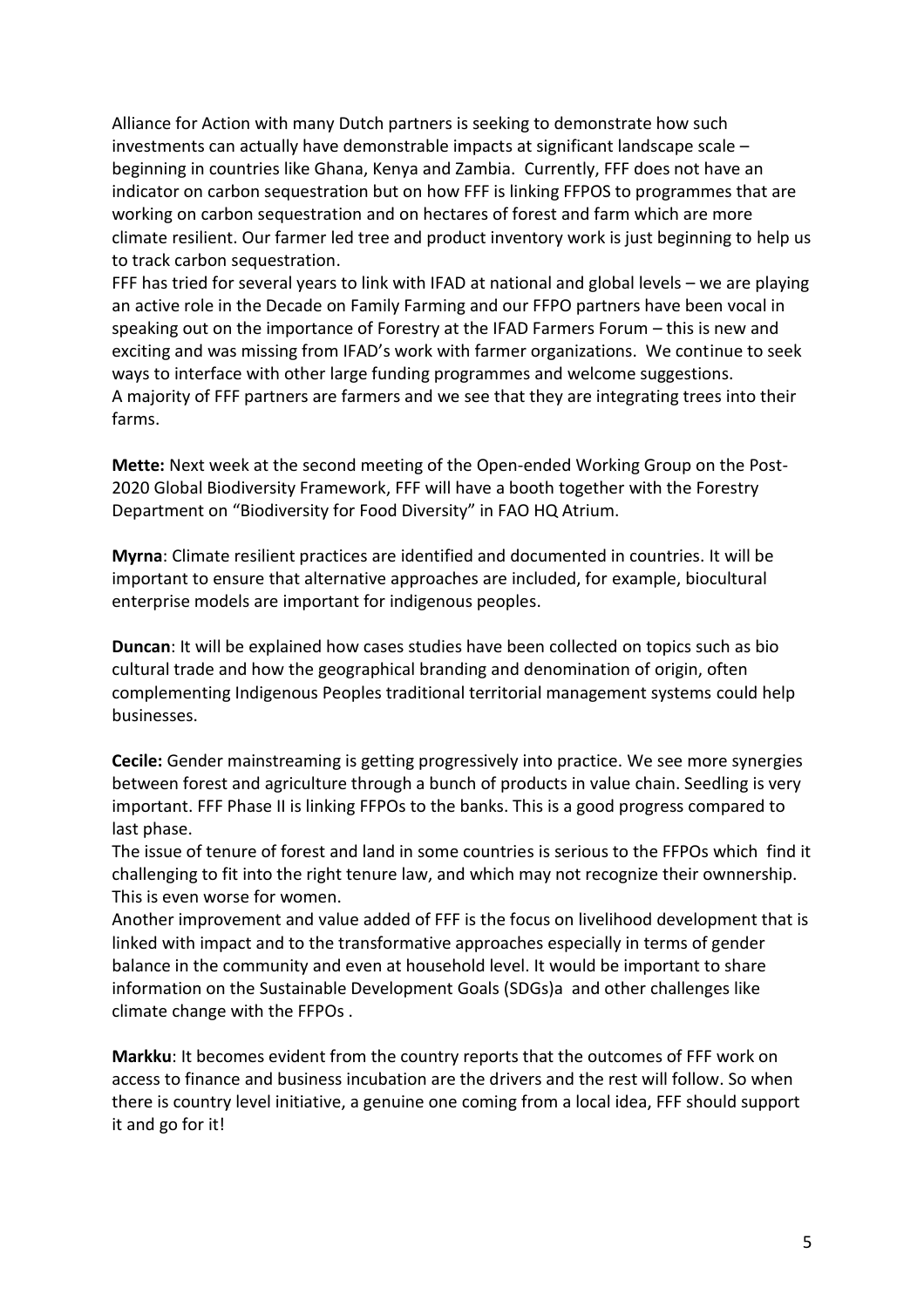**David**: on the concerns of the ambassador on the scale, the scale depends also on the way the report is presented. There are six ways to go to scale.

- 1. Through large public finance programmes like those from IFAD.
- 2. Through large organizations with lots of members, like FECOFUN.
- 3. By working with FFPOS that cover large area of land, like in Bolivia for example.
- 4. By affecting public policy that affects the entire country.
- 5. By accessing private financing.
- 6. With technological innovation.

FFF is already using four of these ways to go to scale. The main problem is the way it is reported, when the scale is not adequately reflected.

**Pacita**: Currently in Asia the demand for coffee is high. We promote small scale farmers growing coffee. Coffee can grow in the forest and has an easy and transparent access to market, and a special appeal.

**Jeff**: FFF appreciates comments encouraging FFF to look for more and alternative business models, especially those proposed by Indigenous peoples that enhancesresilience and risk mitigation. One existing example is the Chakra model. The single commodity value systems still predominate in most of the world's work on value chains, but this is not the model that FFF is seeking to promote. We are encouraging integrated value chains for a basket of products to increase resilience, biodiversity, and food security while reducing risks.

## **Key recommendations for action on reporting and impact**

- **Levels of results:** Continue improving the reporting format, in particular categorizing results according to different types and levels: national level, large scale, and local impact.
- **Going to scale**: Can be achieved in different ways and FFF can work with four of them: large public finance programs, large organizations (FFPOs) which cover large geographic areas, by affecting public policies and working with private finance and innovations. We will continue to pursue these pathways and to report on leveraging along each pathway.
- **Climate information:** Collect better numbers related to climate information, weather and climate data allowing FFF to identify linkages between climate risks and land use measures. On the other hand, there is need to translate climate observations to a terminology understandable by farmers. Case studies are fine but there is need for more rigorous data collection. Numbers are needed to attract donors.
- **Traditional practices**: We need to identify traditional practices including those of Indigenous Peoples on climate resilience.
- **Land, forest and tree tenure**: Some countries require advocacy work. FAO is well positioned to take this forward. The same applies to policy issues such as the ban on charcoal in Kenya and Bolivia's forest fires.
- **Linkages with SDGs:** FFF can contribute in highlighting SDG links to FFPOs to let them articulate better the kinds of services they provide but also to reduce risks related to farming. There is need to balance the climate resilience work with livelihood development and linkages to SDGs. Continued effort will be made to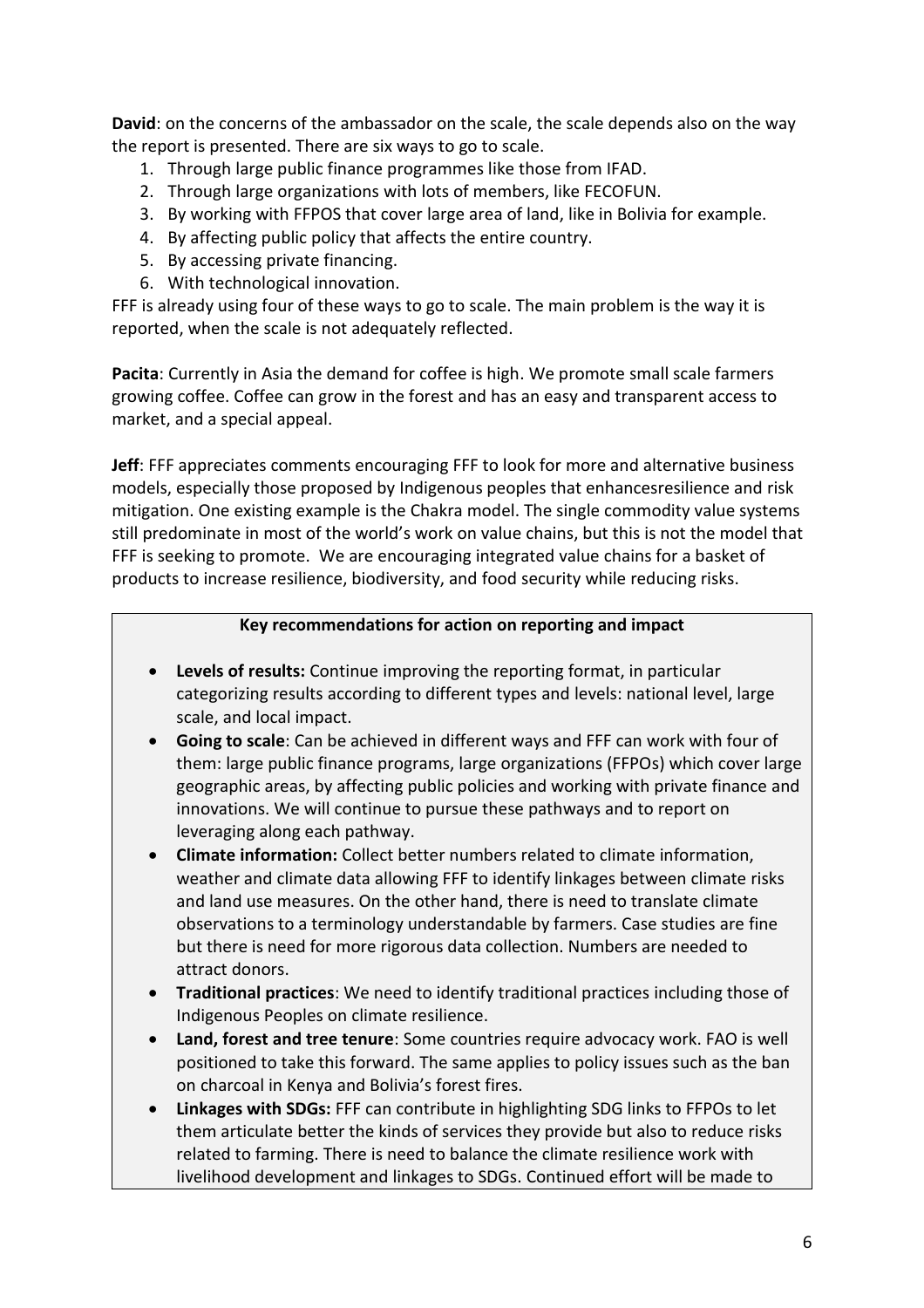balance between the support to economic activities (Outcome 2) while contributing to climate resilience (Outcome 3).

- **FFF approach** to be clarified: i) training approach and principles, ii) work on institutional strengthening, which is now part of Outcome 1, iii) delivery on the outcomes.
- **Gender:** While gender mainstreaming allows FFF to have results, it is important as well to make sure that there is additional targeted activities for women, especially if mainstreaming is a challenge due to the local context.

# Financial report from 2019

Zoraya presented the financial report.

## Questions from the participants on the financial report

Do the contracts include only LoAs? Are the salaries of staff according to FAO standards? It was noted that 10 % of the budget allocated for travel is high.

## Answer on the financial report

Jeff replied that the in country travels of the facilitators, and exchange and monitoring travels are included in the travel category, because FAO country offices charge all expenses as travel. Zoraya presented how travels are divided. Travel is inline with the Umbrella financial statement.

The Steering Committee approved the technical and financial reports.

## **Action points on financial report**

- SC members encouraged FFF and FAO in general to study how to reduce flights.
- Better record of travel in the budget: distinguishing between travel for training purposes and other travel would clarify the budget division between the budget categories of training and travel.
- Share the budget distribution at the country level as an example.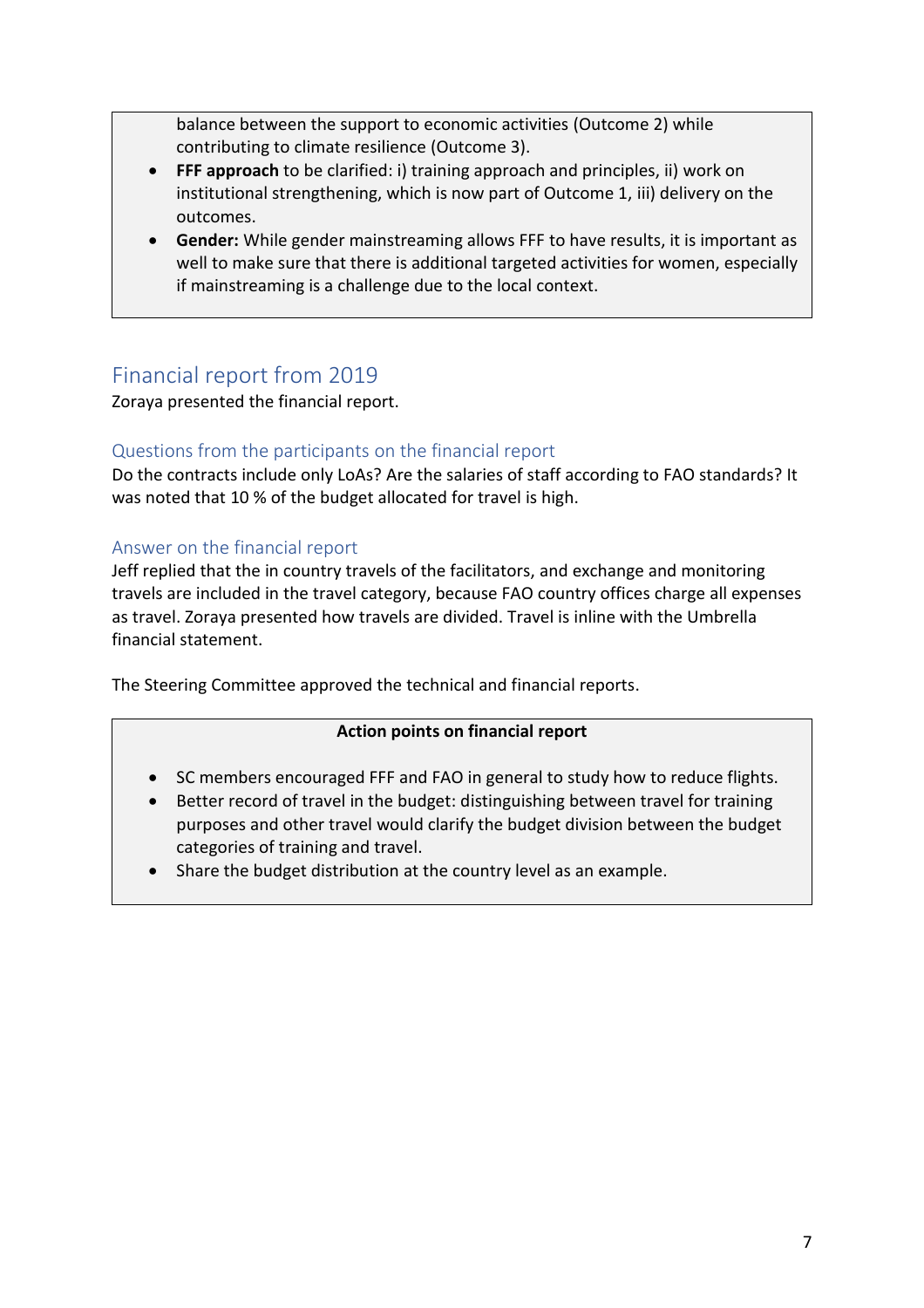# Strategic discussion on FFF core mission, niche-market, unique and innovative approach

**Sophie** shared some experience in Togo where a group of women had seen several NGOs proposing and developing things that were not useful for these women. Too many initiatives do not consider that FFPOs could be the primary implementing partner for development.

**Tiina**: Climate funding can be an opportunity or a threat. They bring a lot of money but often the capacity to manage these funds is fragile. A basket of funds at landscape level can build resilience through diversity but it is going in a different direction than the market that requires specialization. Infrastructure required e.g. for water management is often a challenge.

**Pacita:** Who are the primary listeners to our message? If donors, we need to see the specialness of FFF. A pitch sould be adapted to potential new donors.

**Bernhard:** Comdev has shown that the organizations are focused and value the opinion of the recipients of FFF communication as well.

**Jeff:** The recipients of FFF communication are also the policy makers and investors, and the development programmes.

**Duncan:** We see big development climate change programmes, yet there are big problems on our planet. FFF has an approach to answer that, something that could work at scale, and has showed that it works, and that quickly it could get results at scale.

**Kerstin:** What is the objective of the discussion? Would the mid-term evaluation define new objectives of the FFF? No. Donors are diversified. FFF has its own niche and pitch to donors but should not be ruled by donors. Climate could be an opportunity, but we need to be honest that it is not an easy option.

**Tiina** agrees with the above comment and adds that FFF should not favour a top down paradigm dictating the priorities

**Myrna:** The FFF message can be at three different levels:

- A pitch to donors: to show that scale can be increased.
- The national level, policy level, to explain that there is a way to implement things.
- The local level of producers that needs to be innovative, bring different types of FFPOs together to build relationships.

FFF is not vague. You bring solutions how to face climate change adaptation and mitigation, trying to improve what FFPOS are already doing. FFF is bringing simple solutions. The language of climate change is difficult and unknown to FFPO and FFF should break this message down for them as well.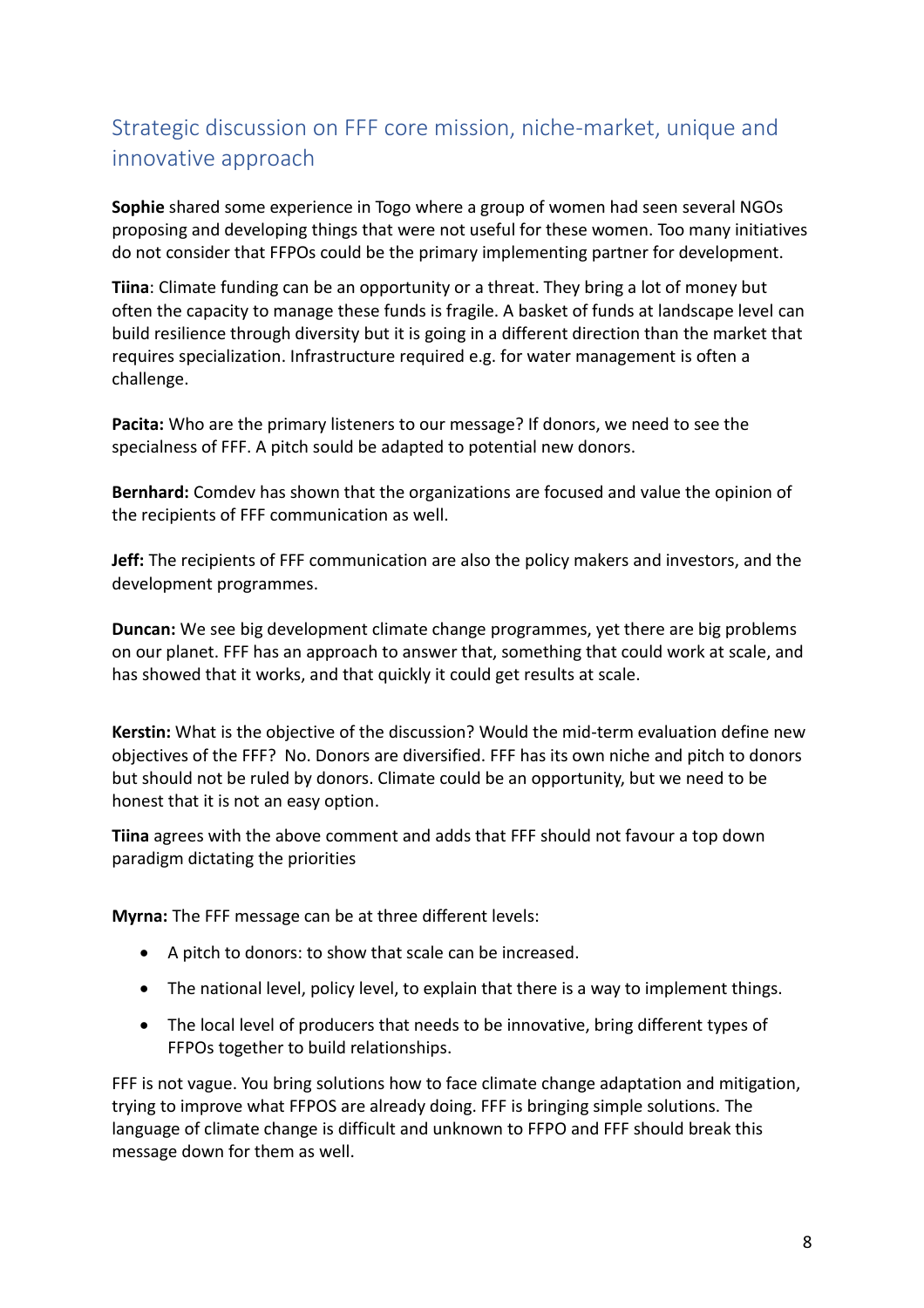**James:** There is a tension between the impact and the strategy. FFF has the value to work with FFPOs. The challenge of implementing activities to achieve impact is hard as there are external factors hindering this dynamic. We should consider engaging local government. How do we have an impact on local democracy? FFF should consider engaging into local governance forms and strengthen democracy within FFPOs to eventually have an impact.

**Markku:** We have accumulated knowledge based on successes and risks. Weak financing instruments like those related to the climate change are not accessible to local producers. FFF is not concretely facilitating the access to such financial resources. This is not due to a communication gap but rather due to the objectives of such financial mechanism and the ability of FFF to communicate to donors that they are losing an opportunity with FFPOs.

**David:** FFF has a number of basic advantages that work. It represents a cost effective way to get out money to the small and medium enterprises supporting inclusion of women and youth. It promotes democracy. It includes women, youth and indigenous peoples. FFF presents itself as a means rather than its end. The danger is that government consider FFPOs as a mean and not as an end as we in FFF do. The end for each government is to mitigate climate change effects. Therefore, FFF should design its message around the end of the problem and build its compelling message depicting FFPOs as the most cost efficient agents to reach this end. Mitigating climate change and increase livelihoods are on donors' agenda, not rural democracy.

**Katharina:** What are the groups targeted when building markets? Communication is so difficult. How can we ensure that the message is understood? Women need training and information. There is climate change but also other important themes, such as land degradation.

**Tiina:** There is an urgent need to reconfirm FFF mission. FFF needs to diversify the material depending on the targeted groups. What can be achieved more than the means? Advocacy on livelihoods and climate: need to engage local communities.

**Jeff**: FFF has a transformational vision way beyond only the FFF mission that is achieving an impact over the medium term. Strong 'FFPOS as a vital institutional element, diversifying the basket of products, focusing on landscapes, tenure, community, gender equality and business are part of the pathway to reach climate solutions, biodiversity, food production and equity. FFF goal is to achieve sustainable institutions of people that can address the global challenges. If people are getting organized the change can happen! One challenge is that SDGs do not have indicators for collective/group actions. It targets only the single human unit. FFF message is **leave no one behind by working together**!

**Bernhard:** Forest protection, conservation and restoration are an important priority.

**Katharina**: Plant health is also another major priority.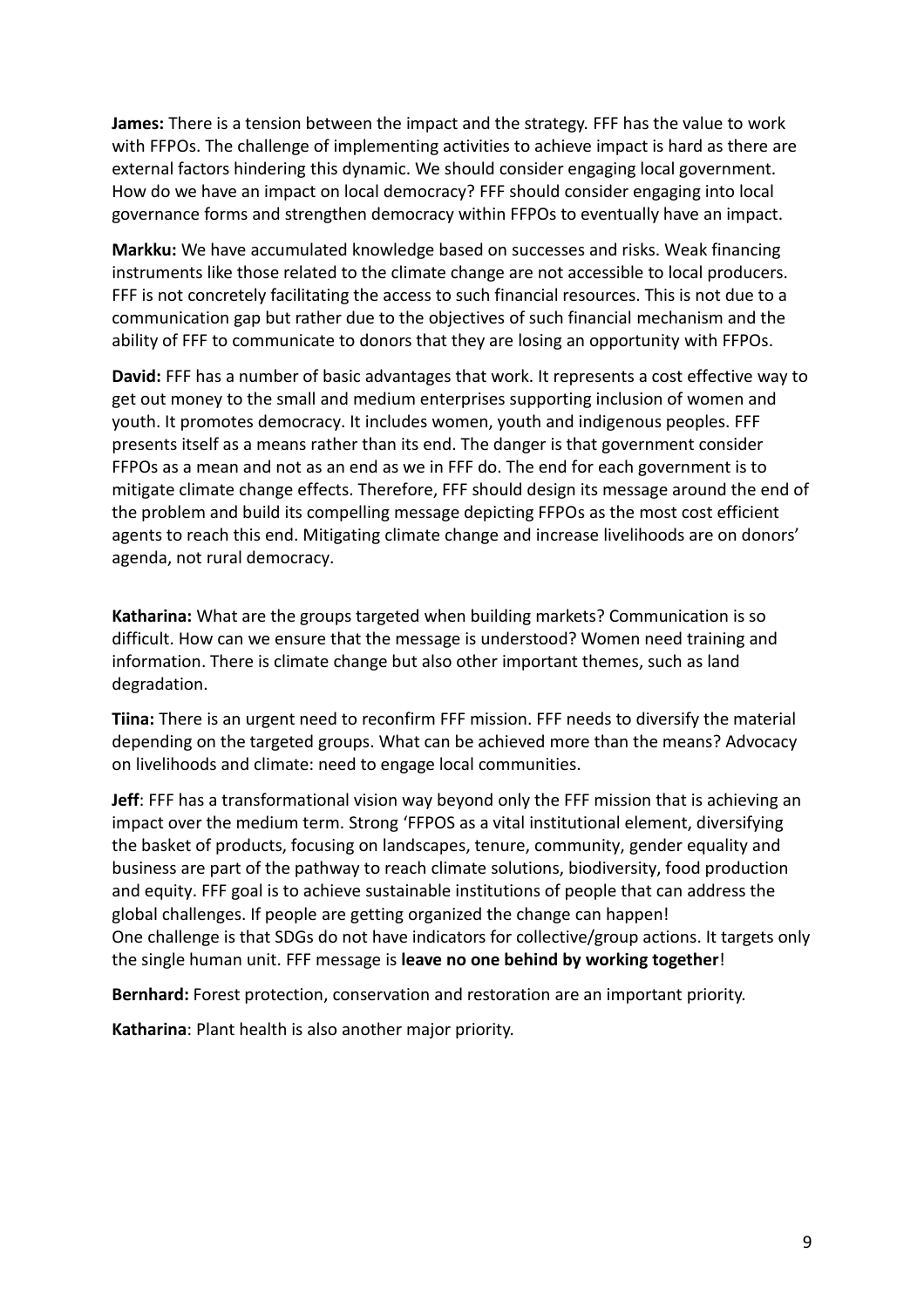#### **Summary discussion on FFF core mission**

SC members stressed that for the communication on FFF, its core mission and achievements, there are **different audiences** including donors, investors, climate actors and farming communities and FFPOs. All these need **different kinds of communication material.** 

The complexity of climate funding which works mainly through larger organizations can ignore local democracy and bypass FFPOs. There is need to support FFPOs to become relevant implementers of **climate activities**. On the other hand, channeling funding through local level can also be done in cost-effective manner. Democratic practices and inclusiveness enhance sustainability and long-term solutions.

SC members reconfirmed the core principles and emphasized the important role of FFF and its **support to FFPOs** to link livelihood development with climate resilience. Tenure+ Community + Business+ Resilience = CO2 reduction.

On the other hand, the approach embracing **diversity can be challenged** e.g., actors that promote yield productivity (IPCC 1.5 degree report). It is important to assess how diversity promoted can be seen from the point of view of productivity.

# Getting climate resilience right (Outcome 3)

**Myrna**: Traditional knowledge is transmitted. The diversification of indigenous products shows that this knowledge is applied by indigenous peoples. Food production is related to climate. Case studies could be identifies and shared on local and traditional knowledge platforms.

**Jeff:** FFF is part of a team that works on Indigenous Peoples within the Forestry Department and FAO. Marta Gruca on the Social Forestry Team works primarily on indigenous peoples. FAO is looking to increase focus on traditional knowledge and how landscape management practicies can promote sustainability. There is a working group on Indigenous Food systems at FAO and we are supporting more work on sustainable shifting cultivation systems as one example.

**Markku:** How difficult it is for a FFPO to actually to acces financial resources from the existing funds? Does FFF have concrete tools facilitating access to funds?

**Mette:** The adaptation fund would work but FAO is unfortunately not accredited. To access it, the FFPOs must go through partners and this is not convenient for FFPOs.

**Tiina:** In Agricord, we studied such process and no matter what system is used for climate funding, there is a need to marshall the numbers. So FFPOs must have good system to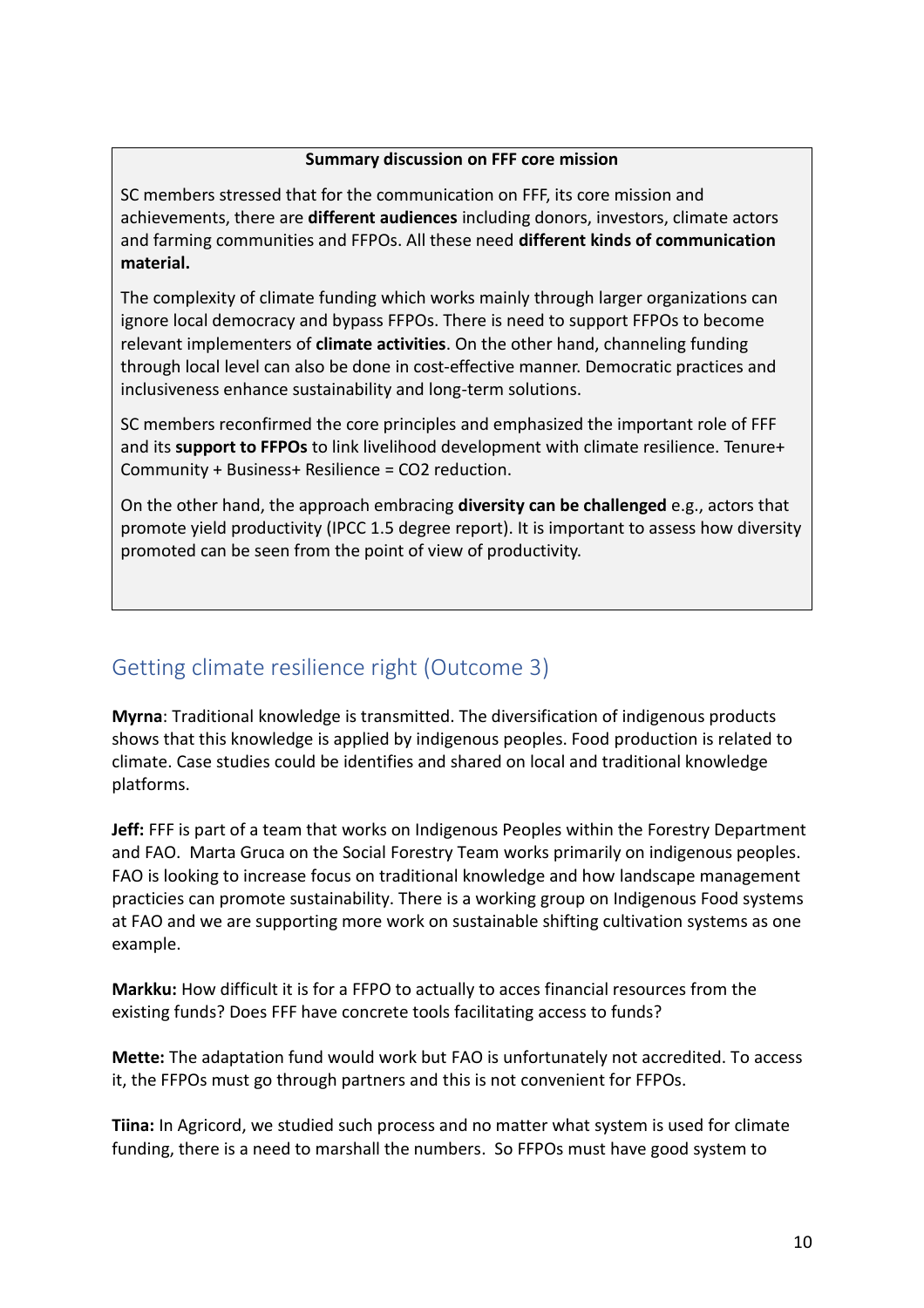assess their numbers to ensure that at national level they can be taken into account for access this kind of mechanisms.

**Tiina:** FAO has a solid knowledge on Measurement, Reporting and Verification (MRV) systems and different data on forestry and agriculture from the mapping of countries. This could offer an opportunity to explore how to take advantage of this methodology. Also, SEPAL is available and has high potential that could be used to position the results.

**James:** issues on unrecognized utilization of parts of land in many African countries creates a contradiction.

**Cécile**: How is FFF linked to AFR100 in Africa?

**Jeff:** GIZ support was key for FFF to work in Togo and Madagascar in the restoration area and we have participated actively in regional AFR 100 meetings, bringing FFPOS to share their experiences.

**Bernhard:** For BMZ the carbon foot print is one of the key aspect that they are very conscious about. FFF is an opportunity for countries. At political level for the people on the ground. They can be in the network already.

**Markku:** In Sub-Saharan Africa state land is quickly getting into the hands of private companies for agro businesses against which no land tenure or rules can resist. However, there will be a huge in increase in land utilization in the future. How will the FFPOs take part in this?

**David:** In the Annual Report the adaptation-mitigation language is often not clearly pointing at anything concrete. FFF could try providing concrete examples from FFPOs practices. For example, use terminology that is already included in day-to-day life and language that FFPO can understand and then provide results about these. Climate change is the subject that will grow in the next 10 years.

**Tiina:** There is a balance between pastoralism, seasonal utilisation and livestock. Fires can be used in a managed way to clear land and serve to create fire breaks against larger fires.

**Duncan:** The value of organization is an important part of the resilience. FFPOs give the right answer for good crops, they test the resistant seeds.

**Markku:** Since FFF is planned only until 2022, with limited resources and time, we need to see impacts and prioritize actions.

**Jeff:** One priority of FFF is to try to get more money to FFPOs, to link them to broader opportunities within climate resilience and country programmes to address climate. The other is improving their actual practical resilience as a way to respond to pest, fire, drought,... Giving numbers on these two priorities is good enough for FFF and to focus on. This shows how FFPOs are able to respond. Increased income can be used as an indicator of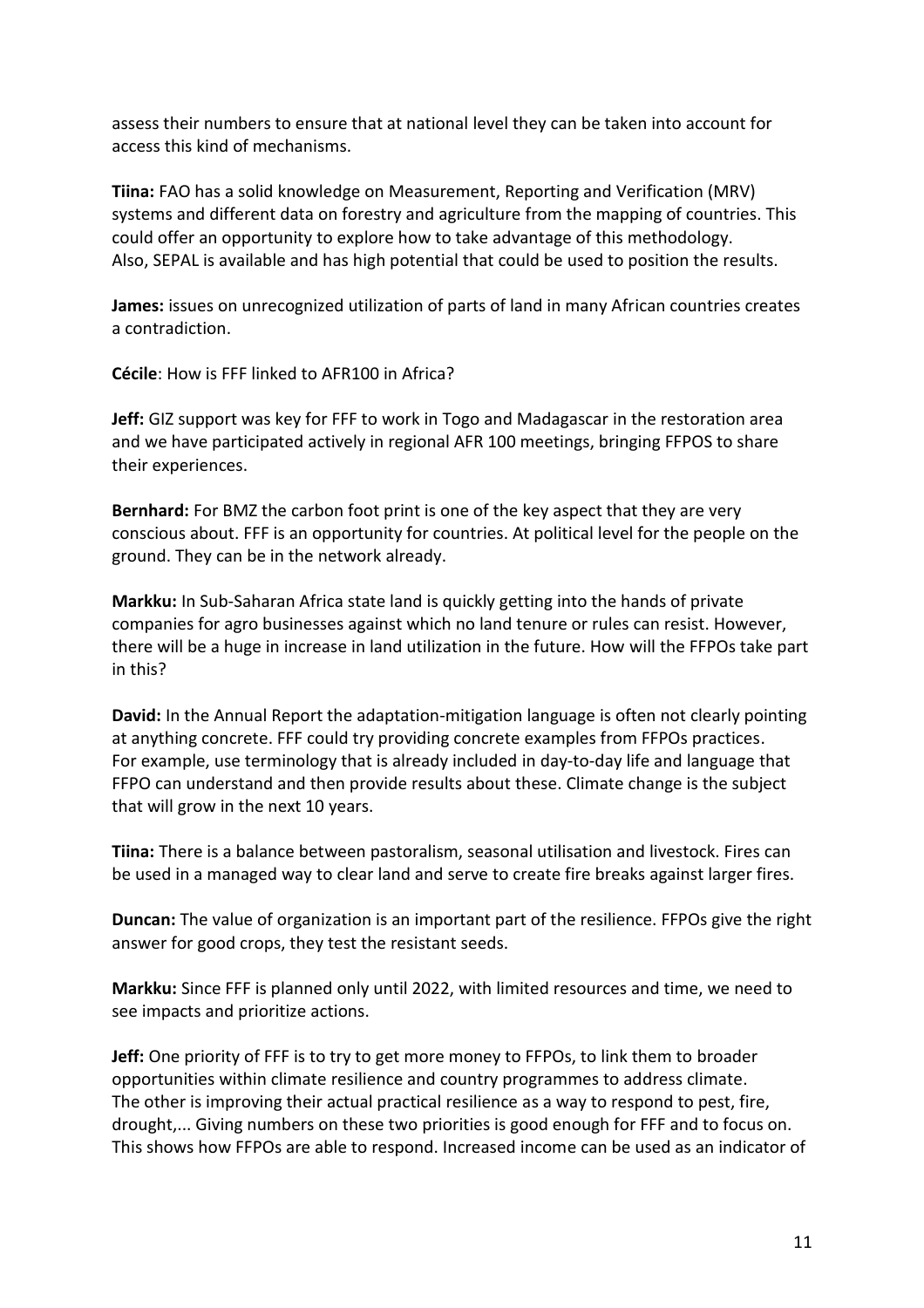climate change adaptation. More efforts will be made to improve our ability to report on climate related impacts.

# Business Models for Inclusive livelihoods and Climate Resilience (Outcome 2)

**Duncan** gave a presentation and showed business models and opportunities linked to Viet Nam. Sophie explained how the way that they built businesses in Viet Nam is inspiring. They developed connections with service providers and linked it to the markets. There are some good examples shown during the field trips.

**Tiina:** This as a model is very interesting for other FFPOs in other countries, which can be replicated. It provides a model s to FFPOs on what climate resilience is. The challenge for FFPOs is to market their products in the supermarket, because they fail with volume and consistency. The basket of products adds a difficulty to it. How to maintain consistency in quality/volume ?

**David:** The word incubation: I assumed it means new entreprises, for the first time, with new products, but no, you mean, better services, what is the difference? What is the experience in managing more products? We mean incubation as an element of support, it is additional to start up. Why do you use the term "incubation"?

**Sophie:** It is the concept to protect them for a while. The Market and Analysis training is for those who have no idea, then we call it business incubation.

**Jeff:** We could call it business incubation and support services. There is an institutional aspect of help;ing to start and maintain businesses of FFPO members and through this reducing actual risks but also diminishing the perception that it is risky to invest in FFPO businesses. It is a support which gives security to investors and buyers.

**Myrna:** We need to define the different stages of enterprises and identfy the traditional ways they are using. Language is also important: incubation only for growth/profit? As FFF we can do this kind of support but indigenous peoples need to decide what element they want to incorporate. Others should think how to incorporate indigenous peoples' knowledge into their models. Profit, model and economic institutions are different between structures and entrprises.

**Jhony:** FFPOs are the players. Collectively they will start businesses as a group They will be stronger. The Apex at national level is the entry point in Kenya for example. Access to market and to finance are what they are trying to achieve. Diversity can be seen as a weakness but as a group you can work better.

**Duncan:** The processes supported are very rarely something completely new. FFPOs negotiate as a group, to get better quality products and value to it.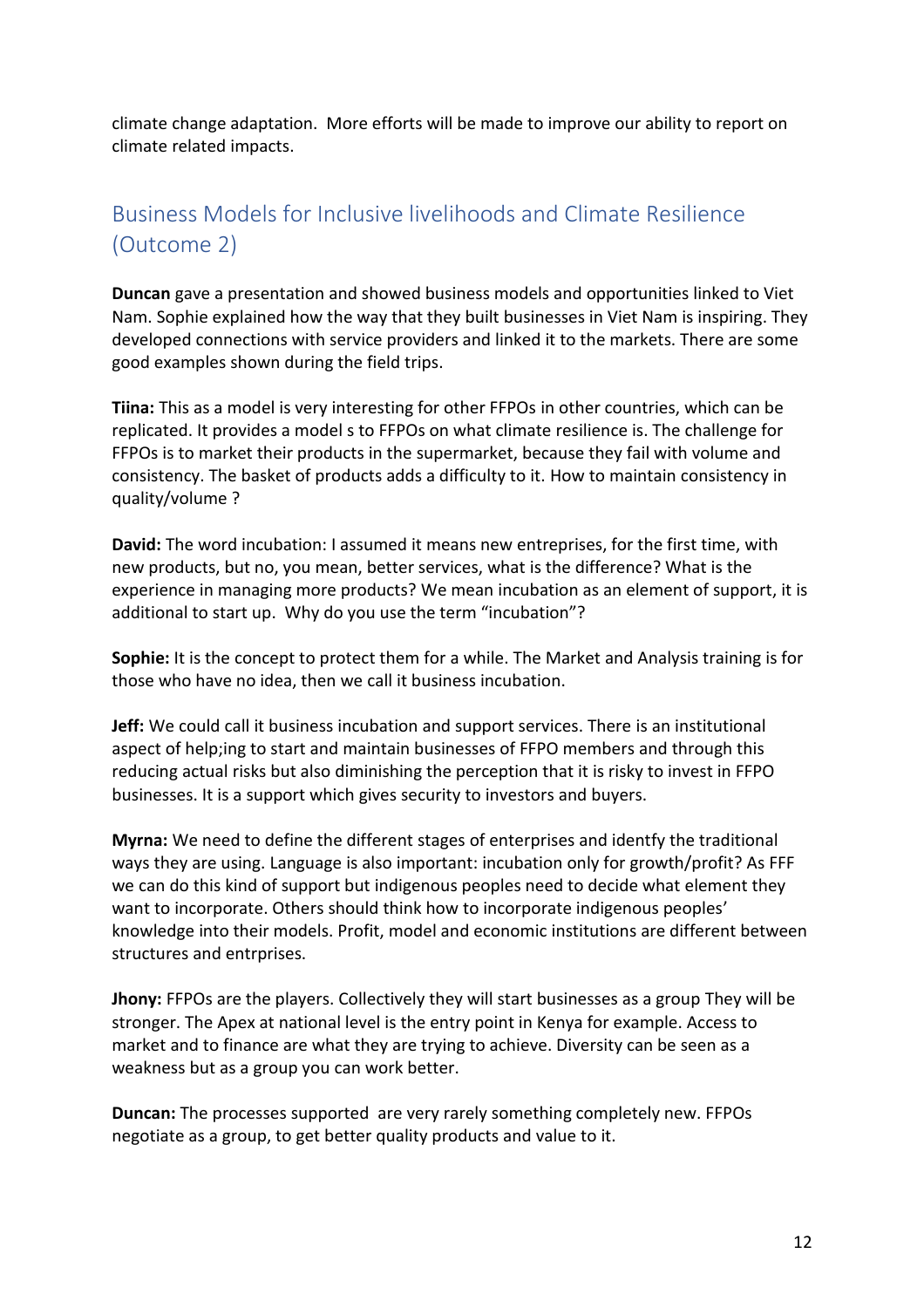**Pacita:** They usually have one brand with several products. The reputation of one brand is good.

**David:** There is a long history of diversification out of coffee. It would be nice to summarize the lessons from the production of new products. Need a better definition and explanation of what you are talking about in the title of the Viet Nam conference.

**Jeff:** We are talking about diversification as a key element in climate resilient businesses though ot the only one.

**David:** It should be explained.

#### **Summary discussion on FFF outcome 2 and 3**

The SC emphasized the need to better understand the **traditional approaches** and traditional governance at the landscape level, and how to transfer the knowledge. It was underlined that in addition to agro-forestry, also planted forests, sustainable forest management and fire management can be part of key activities to be promoted.

Possibilities to apply funding from different **climate funds** was discussed. For several of them, a requirement for accreditation makes it impossible for FFPOs to apply directly. FAO is accredited for GCF and GEF. The new publication on access to finance studies also these aspects.

The SC underlined that since in 2020 all the countries need to revise their NDCs, it is an opportunity to mainstream agriculture and the priorities of FFPOs. The focus in Africa is on adaptation and mitigation more as a co-benefit.

There is a massive conversion of land from community to private owners, and on the other hand a non-recognition of seasonal land use practices. The SC recommends FFF to show the **land use models** that enhance ecosystem restoration or link livelihoods with business initiatives.

There is a need to look for **innovative mechanisms** to buffer the risks/consequences (disaster but also economic resilience).

It was discussed how to verify the linkages between **business and climate change**; there is a need to think how to classify business as climate resilient. In the same line, there is a need to reflect how the value chain actors could work better with a basket of products. It can be a challenge to reach consistency, quality and volume required by high value market.

Diversification is not the only way to achieve resilience, which leaves it open to other business approaches.

The SC reminded the team that there are lessons learned from **diversification in** coffee production and the support of USAID on non-traditional commodities in how to deal with diversification and businesses linked to diversification.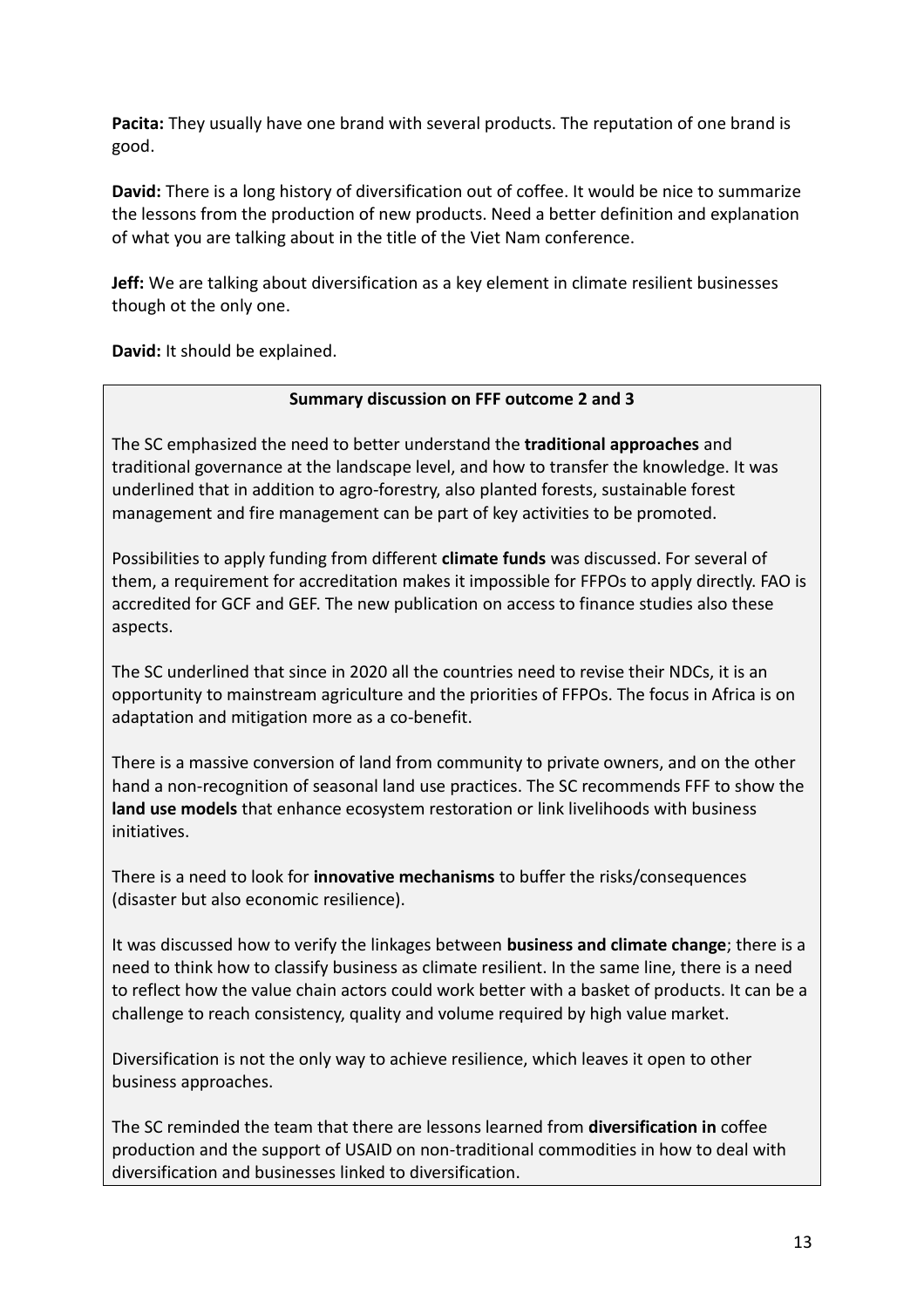## Work Plan 2020

#### Key events in 2020

The FFF management team presented a list of different events to identify together with SC members opportunities to promote FFPOs and FFF.

- The SC members reminded that the European Development Days 9-10 June is an important event. FAO will have one booth on deforestation.
- The UN Decades on Family farming and on Ecosystem restoration are initiatives where FFPOs can play a major role.
- The digital Global Landscape Forum provides opportunities for linkages.
- An Extra-ordinary SC meeting should be organized during COFO with the new FFF Manager.

**Bernhard:** how can the Steering Committes convey messages in attending the events on the decade of eco systems restoration and decade of family farming?

**Alberto Troilo** (Communication for Development team) explained briefly the role of FAO in the Secretariat for the Decade of Family Farming and the work of the ComDev team in building communications capacity within FFPOs around the decade and other issues of importance to them.

**Mette**: FAO has a draft strategy that the FFF is requested to disseminate with SC members networks.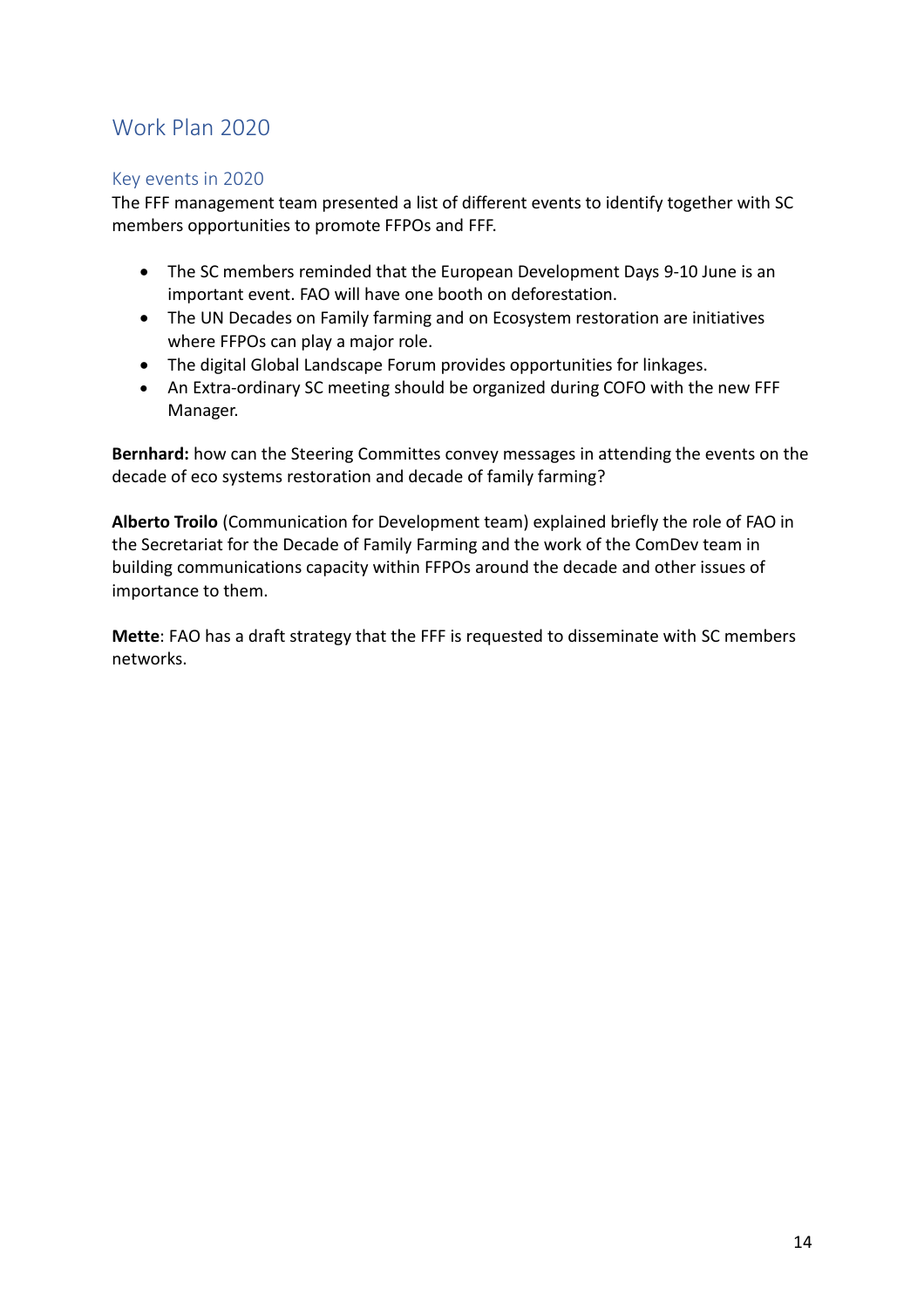#### **List of upcoming key events**

| <b>Date</b>                 | <b>Event</b>                                                                                                                             |                                  | <b>FFF Leading Partner/s</b>                                 |
|-----------------------------|------------------------------------------------------------------------------------------------------------------------------------------|----------------------------------|--------------------------------------------------------------|
| March 17                    | International seminar on smallholder forestry and<br>climate in EU Parliament                                                            | Brussels,<br>Belgium             | AgriCord and FAO                                             |
| <b>April</b>                | Conference on Forests Farmers and Agriculture -<br>Sustainable Together an Alliance for Action (FFAST-<br>AAA meeting)                   | The Hague,<br><b>Netherlands</b> | FFF, Government of<br>the Netherlands,<br>FFAST-AAA partners |
| <b>May 25-28</b>            | International FFPO conference "Saving our future" -<br>Inclusive business models that invest in climate<br>resilience                    | Vietnam                          | FFF global and VNFU<br>$(+AFA)$                              |
| June 2 <sup>nd</sup>        | International forestry seminar                                                                                                           | Finland                          | AgriCord                                                     |
| June 5                      | <b>AgriCord General Assembly</b>                                                                                                         | Finland                          | AgriCord                                                     |
| <b>June 9-10</b>            | Indigenous peoples caucus pre congress                                                                                                   | Marseille                        | <b>IUCN</b>                                                  |
| <b>June 11-19</b>           | <b>IUCN World Conservation Congress</b>                                                                                                  | Marseille,<br>France             | <b>IUCN</b><br><b>IIED</b>                                   |
| <b>June 21-26</b>           | COFO and World Forestry Week, including a full day<br>on civil society, IP, FFPOs, Family Farmers linked to<br>the Decade - healthy diet | Rome, Italy                      | <b>FAO</b>                                                   |
| <b>Mid-June</b>             | Forestry exhibit and event at EU Parliament                                                                                              | Strasbourg,<br>France            | AgriCord                                                     |
| <b>October 5-8</b>          | <b>International Plant Heath Conference</b>                                                                                              | Helsinki,<br>Finland             | FFF/AgriCord                                                 |
| <b>October 15-</b><br>28    | CBD COP15 (preparing post 2020)                                                                                                          | China                            | <b>FAO</b>                                                   |
| <b>November</b><br>$9 - 19$ | <b>UNFCCC COP25</b>                                                                                                                      | Glasgow,<br>UK                   | <b>FAO</b>                                                   |
| <b>November</b>             | An African regional gathering on wood fuel and<br>charcoal                                                                               | Zambia?                          | FFF/CIFOR                                                    |
| <b>November</b><br>14-15    | Global Landscapes Forum (GLF): Reimagine the<br><b>Future of Food and Livelihoods</b>                                                    | Glasgow,<br>UK                   | <b>FFF</b>                                                   |

*Note: as of final writing, these dates may have to be re-examined in the light of the impacts of the corona virus pandemic – all events in March, April and May have already been cancelled or postponed.*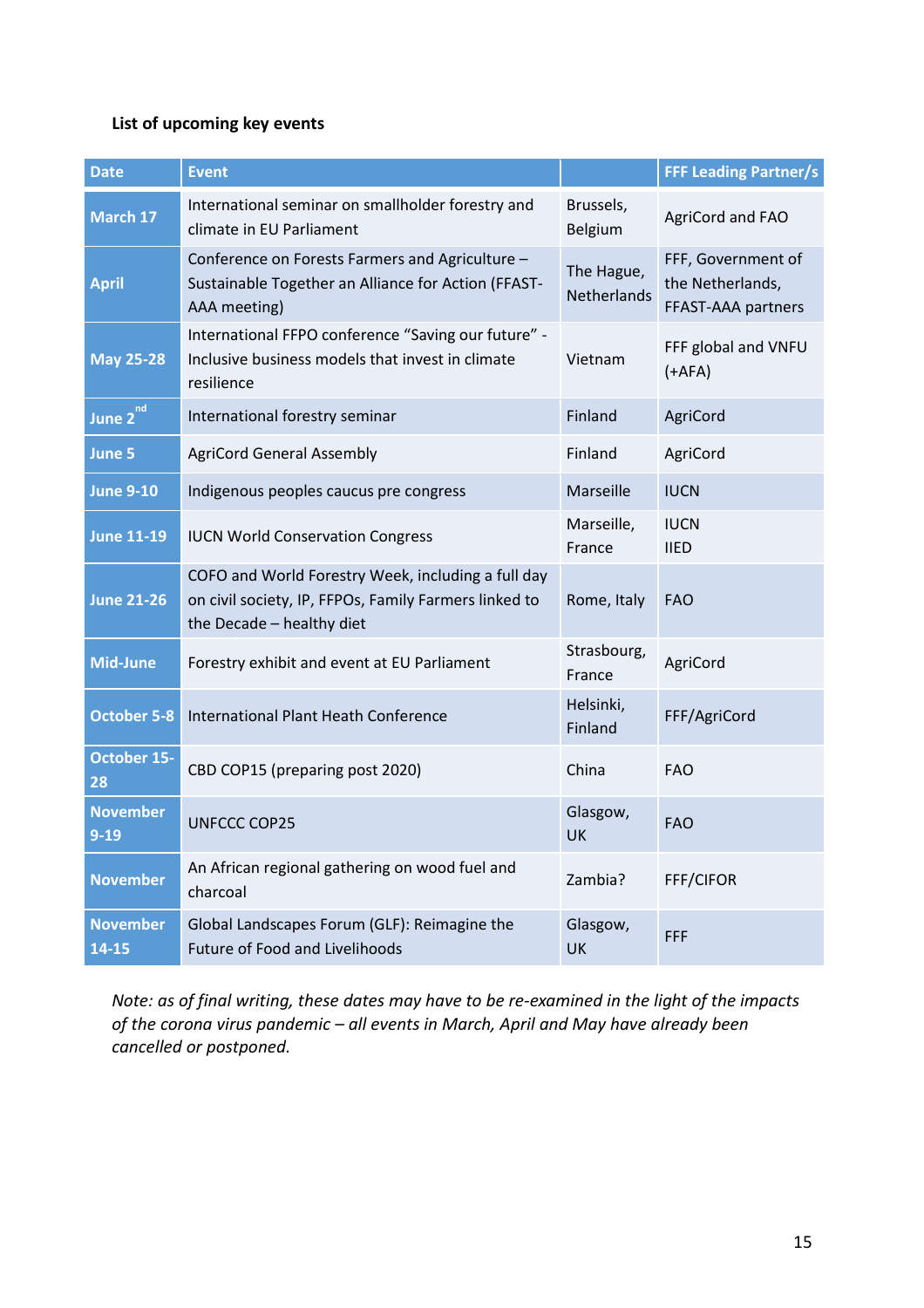#### FFF Work plan and budget for 2020

The Chair proposed and the SC approved the FFF work plan and budget 2020 unanimously.

**Mid-term evaluation (MTE):** The SC endorsed the idea to keep the mid-term evaluation (MTE) during the latter half of 2020. The extra-ordinary SC meeting during the COFO 2020 could also launch the MTE. The SC appreciated and agreed with the clear expectation expressed in the Donor Support Group meeting that the FAO Office of Evaluation as per the Project Document and agreements with the donors should conduct this MTE. If the FAO evaluation unit, which now focuses on final evaluation, cannot organize the MTE the budget holder and project team can manage it.

#### **Country level implementation:**

- Launching Tanzania.
- Monitoring progress in countries + national advisory committees.
- More support to network country with support from FMM (USD 30 000 per country).
- Lot of time was spent on finance issues: Rabobank, FFAST initiative, Basket of Finance for Basket of Products. This needs to be actualized in countries.
- Different figures were used per countries: FFF will clarify direct beneficiaries and indirect beneficiaries.
- Gender equality: 12% of country budget is allocated to Gender in 2019, but 2020 should target more, FFF will target around 20%.

**Publications:** Lessons learnt on indigenous peoples business should be produced. **Knowledge management**: demand-led guidance on climate resilience , on women's entrepreneurship, on mobilizing self-finance.

#### Budget 2020

The budget 2020 was approved by SC members.

**David:** Other potential donors on the list? If DFID comes on board, how this would affect the FFF structure? Would the budget just expand?

**Jeff:** If more donors come on board (potentially: DFID, Germany), that would mean hiring new staff and launching in new core countries. The implications would be: i) deepen the budget (USD 500 000 in all countries), and ii) expand the budget for knowledge management, exchange visits, learning activities, and expand the role of IIED given DFID's interests, iv) additional countries in Africa.

If GEF – 7 Drylands support comes through in 2021, it will not affect directly FFF structure/budget, FFF does not normally receive GEF funds directly to provide contracts or for technical suppnort to train FFPOs, but will leverage support through government and other actors to FFPOs directly in 7 additional countries.

**Jhony:** In Guatemala for example during FFF Phase 1, a 22 million programme was committed for FFPOs, and FFF has therefore stopped providing support in FFF Phase 2.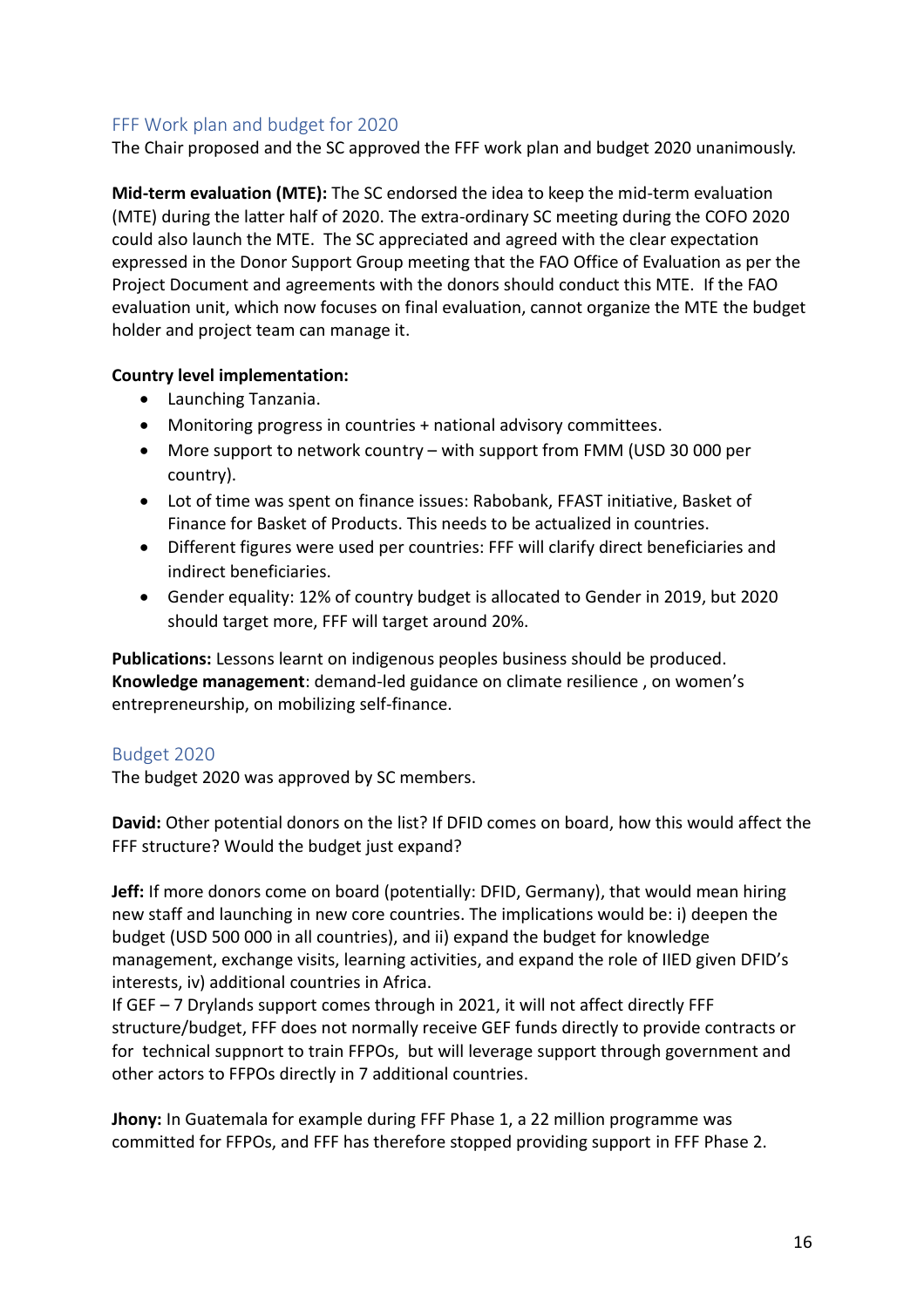# Transition of Manager

The vacancy announcement was posted one week after the SC meeting for one month. The first screening and reference checked is done by OHR. The selection panel will select, based on minimum requirements, a list of top 6-10 candidates. The final decision lies with the DG to select 3 candidates. A video interview by Skype of 45 minutes-1 hour for each candidate will be conducted by the panel. Even a person based at FAO or in Rome, will be interviewed by Skype. Usually the panel is composed by Mette or the FAO FO ADG, one HR person, one FAO staff from other Department, one external person (in the past this has been a representative of the SC). The interview will be held middle-end of April. Knowing candidate by end of May, and Manager in place in August.

- The SC should share widely the annoucement and propose some names and bios.
- Suggestions for panelists : Tiina Huvio already proposed herself. We need to have 2 additional candidates, Tiina will lead the process to find 2 other names.

Overlap between Managers is unfortunately not possible due to contract reasons. Some arrangement can be made for a visit by the incoming Manager through non-staff travel, perhaps to coincide with the ad hoc SC meeting during COFO for *example (depending on the impacts of the corona virus pandemic).*

## Resource mobilization

As requested by several core donors a full time resource mobilization consultant is now supporting a FFF and is scaling-up resource mobilization efforts.

- **BMZ:** good chances to join for a multiple year funding.
- **DFID:** multiple year funding ongoing negotiations. Perhaps need to extend to 2024 or through April 2025 (2 + years extension). For SIDA, a no-cost extension would not be a problem.
- **GEF7:** ongoing discussions with GEF drylands Programme in Southern Africa (FFF component in 7 countries).
- **FFAST Alliance for action**: we spent a lot of time into this during meetings: sharing examples from the ground and bringing investors considering blended finance packages.
- **FMM**: Soft earmarking was USD 1.2 million for 2 years but then it became USD 1.5. million for 3 years. Thanks to good relations and lobbying.
- Jeff recently met with **SDC** evaluation team for evaluation of ASEAN social forestry working group in Indonesia.
- **EU**: Difficult and long process: we have already a large portofolio from Forestry Department with FLEGT. But good to target through EU missions in the countries or at the regional level for eg. integrated land management. Focus on geographic areas. EU sits first with the government and then with agencies.
- **Potential new donors:** Italy: Amazonia Sin Fuego showed interest.

FFF deeply appreciates the support from current and potential donors and acknowledged Mette's support to the donor meeting group.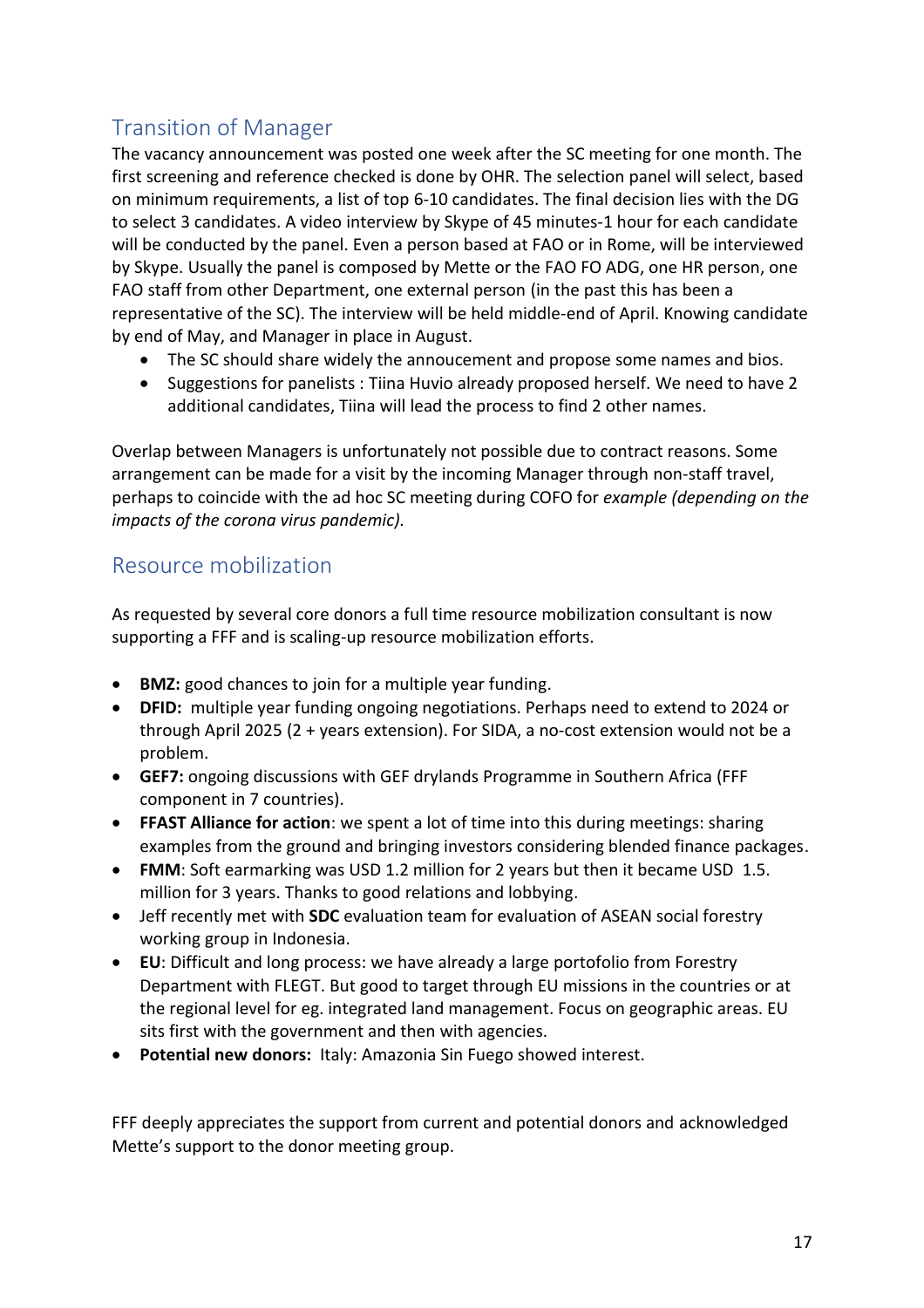## Steering Committee membership

Tiina, the Chair, thanked the SC members for their valuable contribution during the meeting. FFF has very good suggestions to take forward such as : the different ways and pathways to look at development, the need to be more explicit on traditional knowledge, some reflection on the terminology and narrative and the training approach, the importance of macro level to make impact, micro level examples of interesting initiatives, and how do we measure climate resilience?

2020 will host multiple events for which FFF will provide material, and coaching will continue to make more impact.

New members of the SC were officially announced: David Kaimowitz, Salina Abraham and Elizabeth Nsimadala.

Jeff expressed his deep appreciation for all of the excellent comments and the useful discussion from all of the Steering Committee members and to the Chair for guiding the meeting and helping to summarize the major issues and points for action. These Steering Committee meetings provide actionable food for thought and serve as a compas for the FFF to keep us pointing in the right direction and to correct and improve our course.

Tiina and Jeff expressed deep gratitude to Markku Aho for his continuing wisdom, as one of FFF founders since the start. Markku after two terms of three years has sadly to leave the SC.



Certificate of participation presented to departing Steering Committee member Markku Aho. *For more photos from the SC meeting taken by Roberto Cenciarelli follow the link to the flickr Album[: https://www.flickr.com/photos/faoforestry/albums/72157713239725791](https://www.flickr.com/photos/faoforestry/albums/72157713239725791)*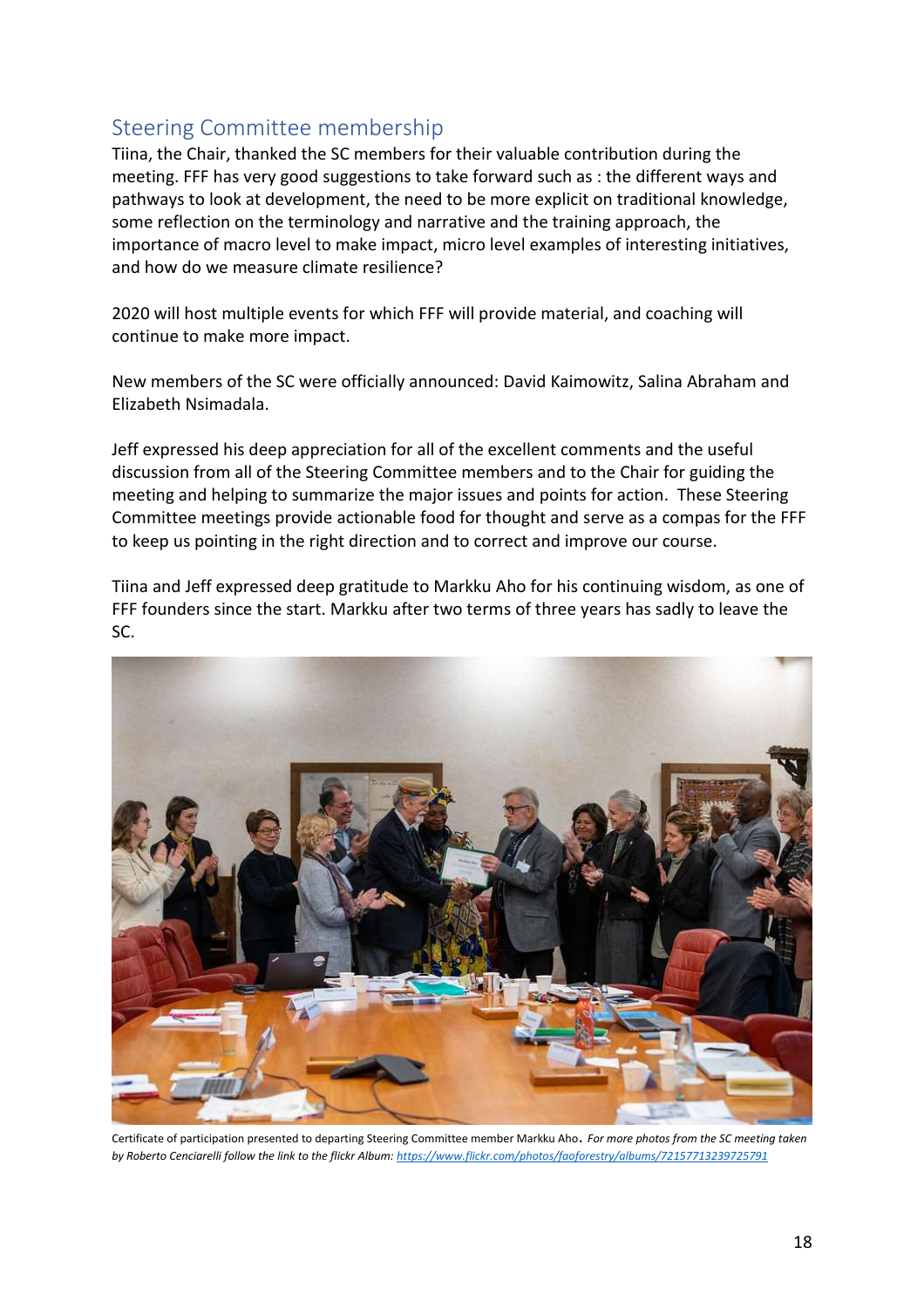Next meeting: A decision was made to hold an adhoc meeting of the Steering committee which would ideally include both outgoing and in coming Managers and therefore be held before the end of July. Depending on the current crises the idea was raised to hold the meeting at the same time as the COFO during the week of June 22-26th.

The Chair closed the meeting with a vote of thanks to all.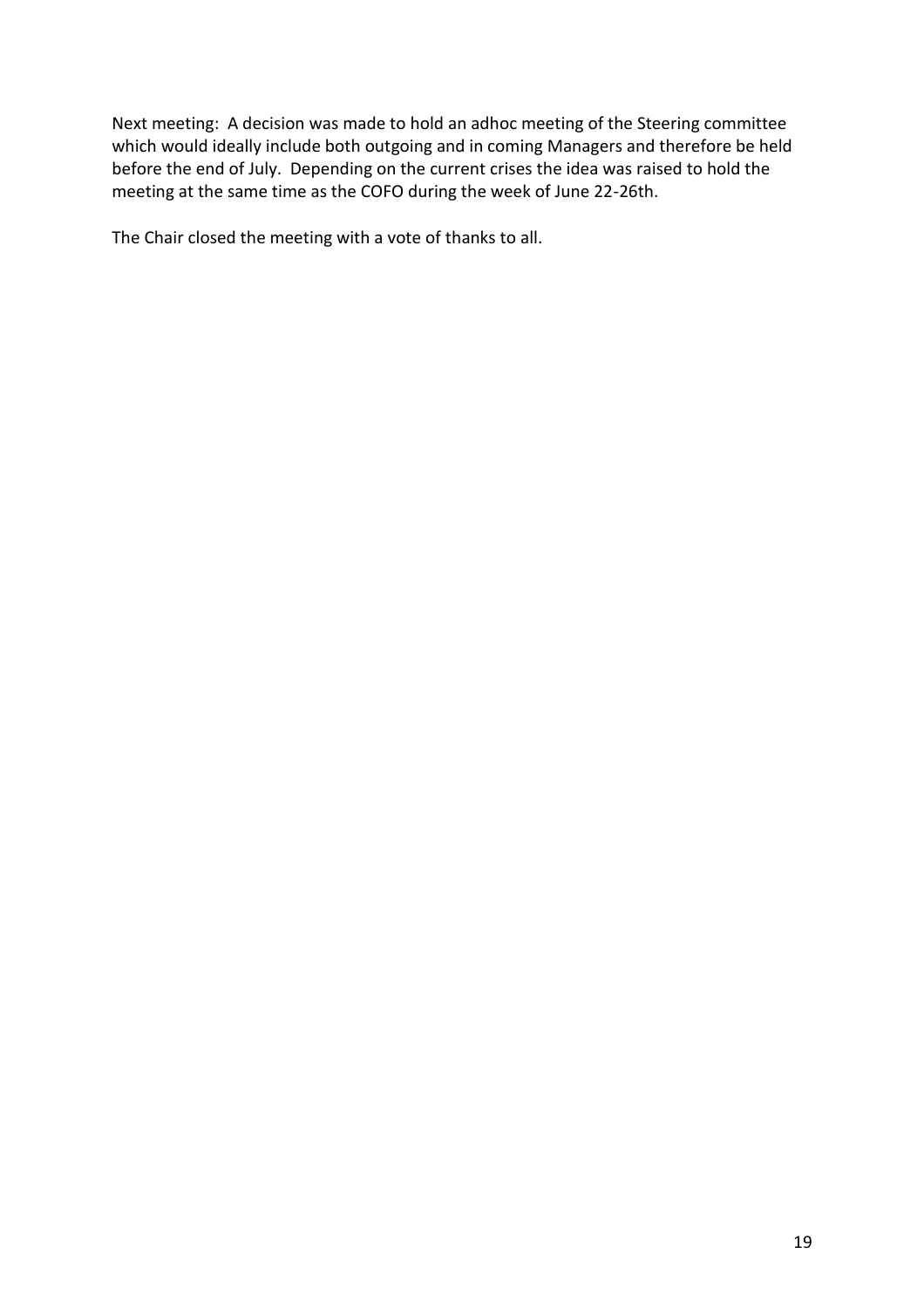| <b>Time</b>                  | ----------                         |                                | <b>Desired Outcome</b>       |  |  |  |
|------------------------------|------------------------------------|--------------------------------|------------------------------|--|--|--|
|                              | <b>Topic</b>                       | <b>Moderator/Presenter</b>     |                              |  |  |  |
| DAY 1 - Thursday 20 February |                                    |                                |                              |  |  |  |
| $14:00 -$<br>14:30           | <b>Welcome and Opening Remarks</b> | <b>SC Chair/(ADG Forestry)</b> | New SC member<br>introduced  |  |  |  |
|                              |                                    |                                |                              |  |  |  |
| $14:30 -$                    | Discussion of minutes from last    | SC Chair/FFF Manager           | Approval of                  |  |  |  |
| 15:00                        | meeting and proposed Agenda        |                                | minutes and<br>Adoption of   |  |  |  |
|                              |                                    |                                | Agenda                       |  |  |  |
|                              |                                    |                                |                              |  |  |  |
| $15:00 -$                    | Summary report on Outcomes and     | FFF Manager and team           | Awareness and                |  |  |  |
| 16:00                        | Impacts from 2019                  |                                | understanding of             |  |  |  |
|                              |                                    |                                | activities and<br>results    |  |  |  |
| $16:00 -$                    | Coffee Break                       |                                | Informal discussion          |  |  |  |
| 16:30                        |                                    |                                |                              |  |  |  |
| $16:30 -$                    | Financial report from 2019         | FFF Manager and team           | Clarity over                 |  |  |  |
| 17:00                        |                                    |                                | expenditures and<br>finances |  |  |  |
|                              |                                    |                                |                              |  |  |  |
| $17:00 -$                    | Discussion of Annual narrative and | SC Chair/SC members            | Clarifications of            |  |  |  |
| 17:45                        | financial reports                  |                                | questions                    |  |  |  |
|                              |                                    |                                | approval of the<br>report    |  |  |  |
| 19:30                        | Dinner with Donor Support Group    | All                            | <b>Informal</b>              |  |  |  |
|                              |                                    |                                | discussions                  |  |  |  |

# Agenda of the SC meeting, 20-21 February 2020, India Room, FAO HQ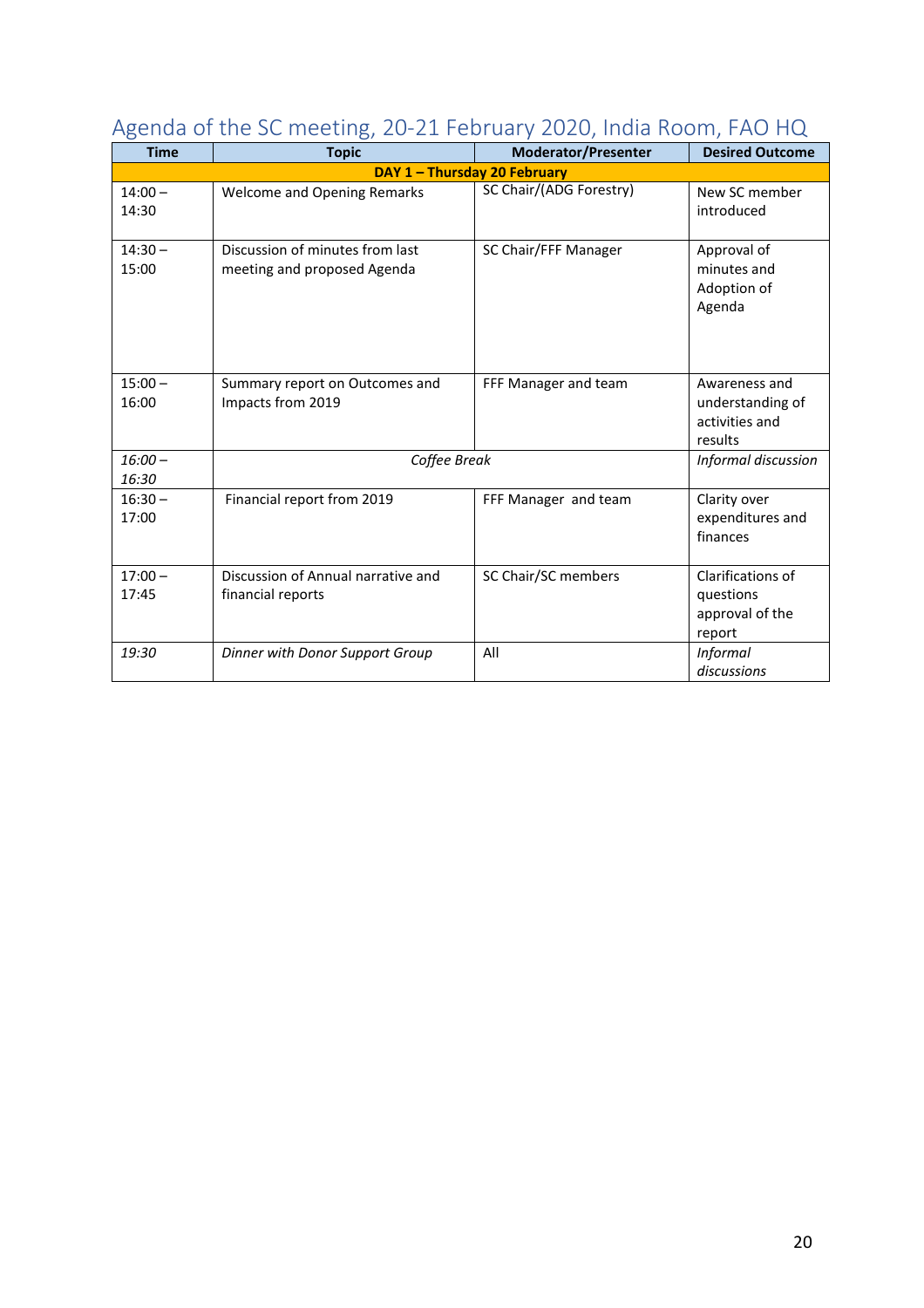| <b>Time</b>        | <b>Topic</b>                                                                                                                                                                                                                                                              | <b>Moderator/Presenter</b>       | <b>Desired Outcome</b>                                                                                                                                                 |  |  |  |
|--------------------|---------------------------------------------------------------------------------------------------------------------------------------------------------------------------------------------------------------------------------------------------------------------------|----------------------------------|------------------------------------------------------------------------------------------------------------------------------------------------------------------------|--|--|--|
|                    | DAY 2 - Friday 21 February                                                                                                                                                                                                                                                |                                  |                                                                                                                                                                        |  |  |  |
| 08:30-09:30        | <b>Strategic discussion on FFF core</b><br>mission, niche-market, unique and<br>innovative approach - underlining<br>the centrality of FFPOs, inclusive<br>landscape-based livelihoods, climate<br>resilience, business incubation and<br>basket of products value chains | SC Chair/FFF Manager and<br>team | Suggestions on<br>enhancing our<br>communication of<br>core mission and<br>approach.                                                                                   |  |  |  |
| $09:30 -$<br>10:00 | Strategic engagement opportunities<br>for FFF and SC members as<br>"ambassadors" at the regional and<br>global level - building the network                                                                                                                               | SC Chair/ FFF management<br>team | Inputs from SC<br>members on key<br>events and<br>opportunities for FFF<br><b>Especially where</b><br>they can play a role                                             |  |  |  |
| $10:00 -$<br>10:30 | Coffee Break                                                                                                                                                                                                                                                              |                                  | Informal discussion                                                                                                                                                    |  |  |  |
| $10:30 -$<br>12:00 | Getting climate resilience right<br>(Outcome 3) - Current approaches<br>and challenges presented by FFF<br>management team. Discussion and<br>ideas from SC.                                                                                                              | SC Chair/tbc                     | Inputs from SC<br>members on<br>strengthening the<br>work around climate<br>resilience                                                                                 |  |  |  |
| $12:00 -$<br>13:00 | <b>Lunch Break</b>                                                                                                                                                                                                                                                        |                                  | Informal discussion                                                                                                                                                    |  |  |  |
| $13:00 -$<br>14:00 | <b>Business Models for Inclusive</b><br>livelihoods and Climate Resilience<br>(Outcome 2) - Discussion of<br>opportunities linked to global<br>Exchange and Conference in Vietnam<br>in May.                                                                              | SC Chair/ FFF management<br>team | Suggestions on<br>participants, and<br>important networks<br>or innovative<br>projects to link with                                                                    |  |  |  |
| $14:00 -$<br>15:00 | Work Plan 2020 presentation                                                                                                                                                                                                                                               | FFF management team              | Awareness of plans<br>for 2020                                                                                                                                         |  |  |  |
| $15:00 -$<br>15:30 | Coffee Break                                                                                                                                                                                                                                                              |                                  | Informal discussion                                                                                                                                                    |  |  |  |
| $15:30 -$<br>16:00 | Work Plan 2020 and Transition of<br>Manager - Discussion                                                                                                                                                                                                                  | SC Chair/ FFF management<br>team | Approval of plans for<br>2020                                                                                                                                          |  |  |  |
| $16:00 -$<br>17:00 | <b>Resource Mobilization/Observers</b><br>depart                                                                                                                                                                                                                          | SC Chair/ FFF management<br>team | Awareness of<br>resources mobilized<br>in until February<br>2020<br>Understanding of<br>funding overview<br>and gaps<br>Feedback on<br>mobilizing further<br>resources |  |  |  |
| $17:00 -$<br>17:30 | Wrap up, date for next meeting. AOB                                                                                                                                                                                                                                       | SC Chair                         | Formalize new<br>members<br>Clarify meeting dates                                                                                                                      |  |  |  |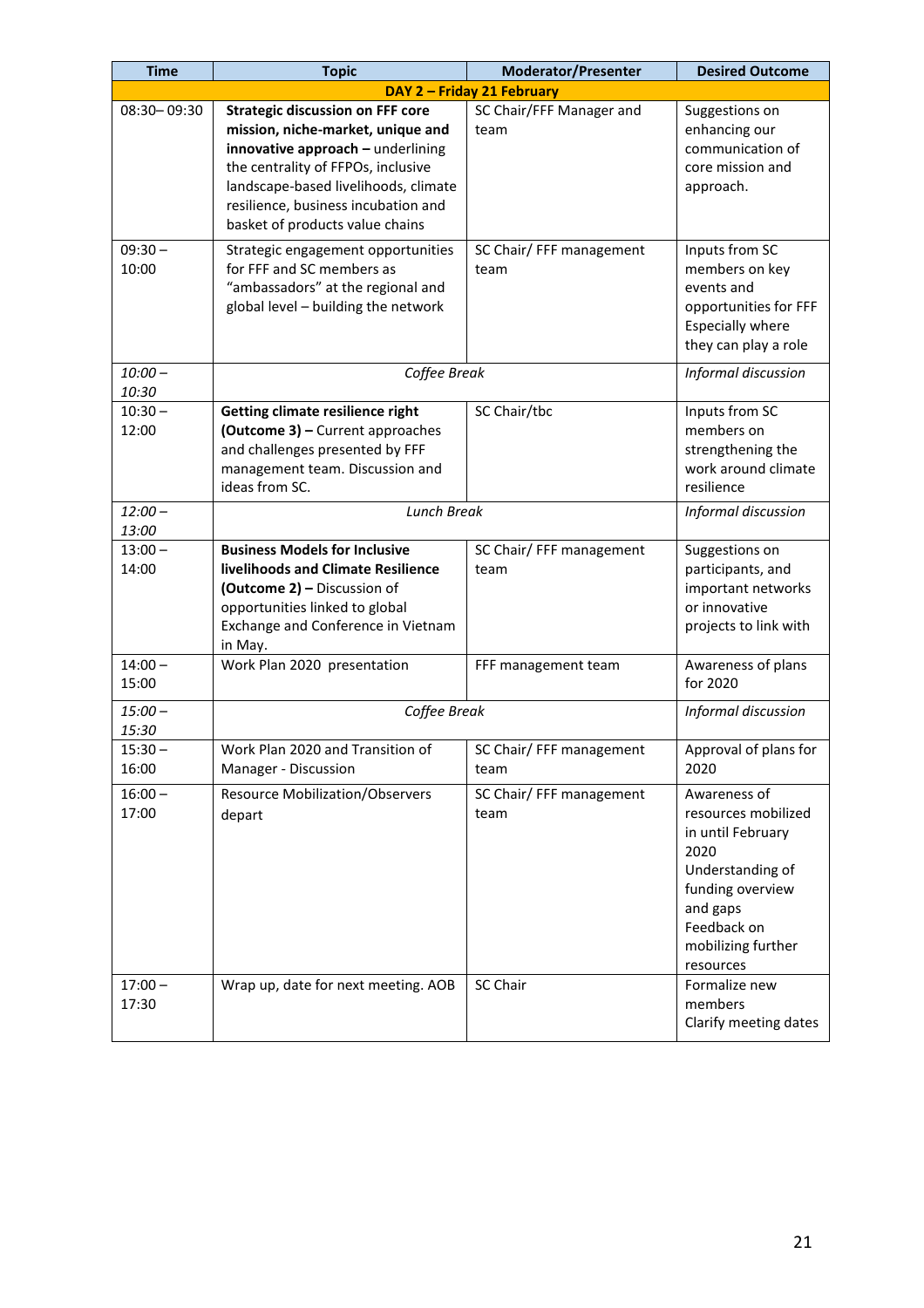# List of Participants of the FFF SC meeting, 20-21 February 2020

## Steering Committee members

- Tiina Huvio Chair
- Markku Aho
- Mirna Cunningham
- Pacita Juan
- David Kaimowitz
- James Murombedzi
- Cecile Ndjebet
- Mette Wilkie

Unable to attend: Bambang Supriyatno, Salina Abraham.

## FFF Team

- Hannelore Beerlandt Agricord
- Duncan MacQueen IIED
- Jeffrey Campbell FFF, FAO
- Giulia De Robert FFF, FAO
- Marguerite France-Lanord FFF, FAO
- Zoraya Gonzalez FFF, FAO
- Sophie Grouwels FFF, FAO
- Francesca Guarascio FFF, FAO
- Tatiana Lebedeva FFF, FAO
- Marco Perri FFF, FAO
- Svea Senesie FFF, FAO
- Laura Simeoni FFF, FAO
- Jhony Zapata FFF, FAO

## FAO

- Hiroto Mitsugi Assistant Director-General, Forestry Department, FAO
- Benjamin Davis Strategic programme Leader, SP3, FAO
- Andrew Taber –Team Leader Social Forestry Team, FAO
- Jose Diaz Diaz Forest Producer Organizations Officer, Social Forestry Team, Forestry Department, FAO
- Maria DeCristofaro, Forestry Department, FAO
- Tony Owusu Forestry Department FAO (technical support)
- Roberto Cenciarelli Forestry Department (photographs)
- Alberto Troilo Communication for Development, ComDev, FAO
- Yuri Kumagai Associate Professional Officer, Business Development and Resource Mobilization Division, FAO
- Olivera Luketic Resource Mobilization, SP3 FAO